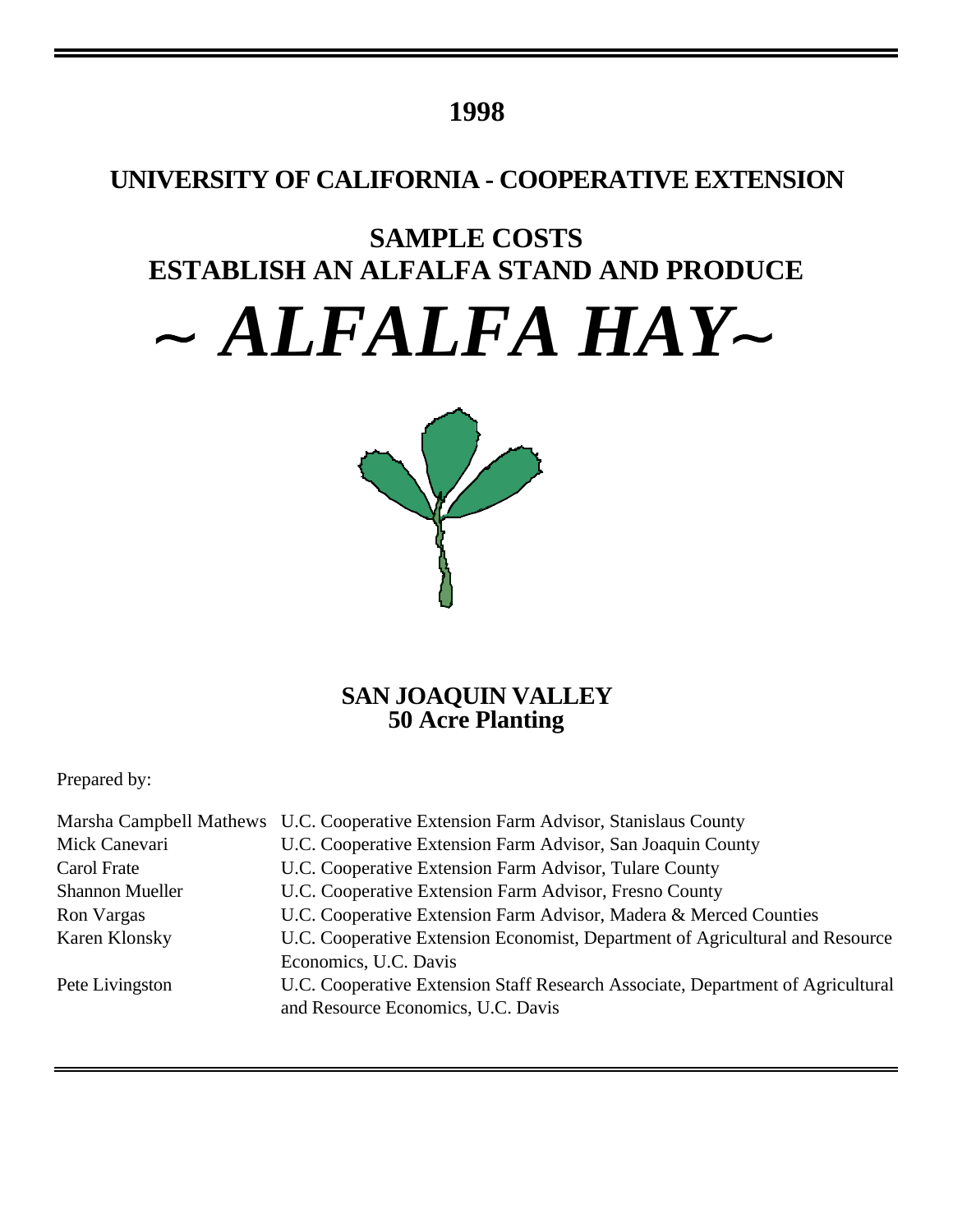#### **UNIVERSITY OF CALIFORNIA - COOPERATIVE EXTENSION**

### **1998 SAMPLE COSTS TO ESTABLISH AN ALFALFA STAND AND PRODUCE ALFALFA HAY San Joaquin Valley 50 Acre Planting**

#### **INTRODUCTION**

The detailed costs to establish an alfalfa stand and produce alfalfa hay in San Joaquin Valley of California are presented in this study. The hypothetical farm used in this report consists of 50 acres in alfalfa hay production.

This study consists of Assumptions for Establishing an Alfalfa Hay Stand and Producing Alfalfa Hay and nine tables. It is intended as a guide only. It can be used to make production decisions, determine potential returns, prepare budgets and evaluate production loans. Sample costs given for labor, materials, equipment and contract services are based on current figures. Some costs and practices detailed in this study may not be applicable to every situation. A blank, *Your Cost,* column is provided to enter your actual costs on Table 1 Costs Per Acre to Establish An Alfalfa Hay Stand Table 2 Costs Per Acre To Produce Alfalfa Hay and Table 3 Costs And Returns Per Acre to Produce Alfalfa Hay.

Tables included:

- Table 1. Costs Per Acre To Establish An Alfalfa Stand
- Table 2. Costs And Returns Per Acre To Establish An Alfalfa Stand
- Table 3. Monthly Cash Costs Per Acre To Establish An Alfalfa Stand
- Table 4. Costs Per Acre To Produce Alfalfa Hay
- Table 5. Costs And Returns Per Acre To Produce Alfalfa Hay
- Table 6. Monthly Cash Costs Per Acre To Produce Alfalfa Hay
- Table 7. Whole Farm Annual Equipment, Investment And Business Overhead Costs For Alfalfa Hay Establishment And Production
- Table 8. Hourly Equipment Costs For Alfalfa Hay Production
- Table 9. Ranging Analysis

This and other studies can be obtained through the Department of Agricultural and Resource Economics, U.C. Davis (530 752-1515), or from selected county Cooperative Extension offices. For an explanation of calculations or assumptions used in this study refer to the attached General Assumptions or call the Department of Agricultural and Resource Economics, Cooperative Extension, University of California, Davis, California, (530 752-3589) or the farm advisor in the county of interest.

The University of California, in accordance with applicable Federal and State law and University policy, does not discriminate on the basis of race, color, national origin, religion, sex, disability, age, medical condition (cancer–related), ancestry, marital status, citizenship, sexual orientation, or status as a Vietnam-era veteran or special disabled veteran.

Inquiries regarding the University's nondiscrimination policies may be directed to the Affirmative Action Director, University of California, Agriculture and Natural Resources, 1111 Franklin, 6<sup>th</sup> Floor, Oakland, CA 94607-5200 (510) 987-0096.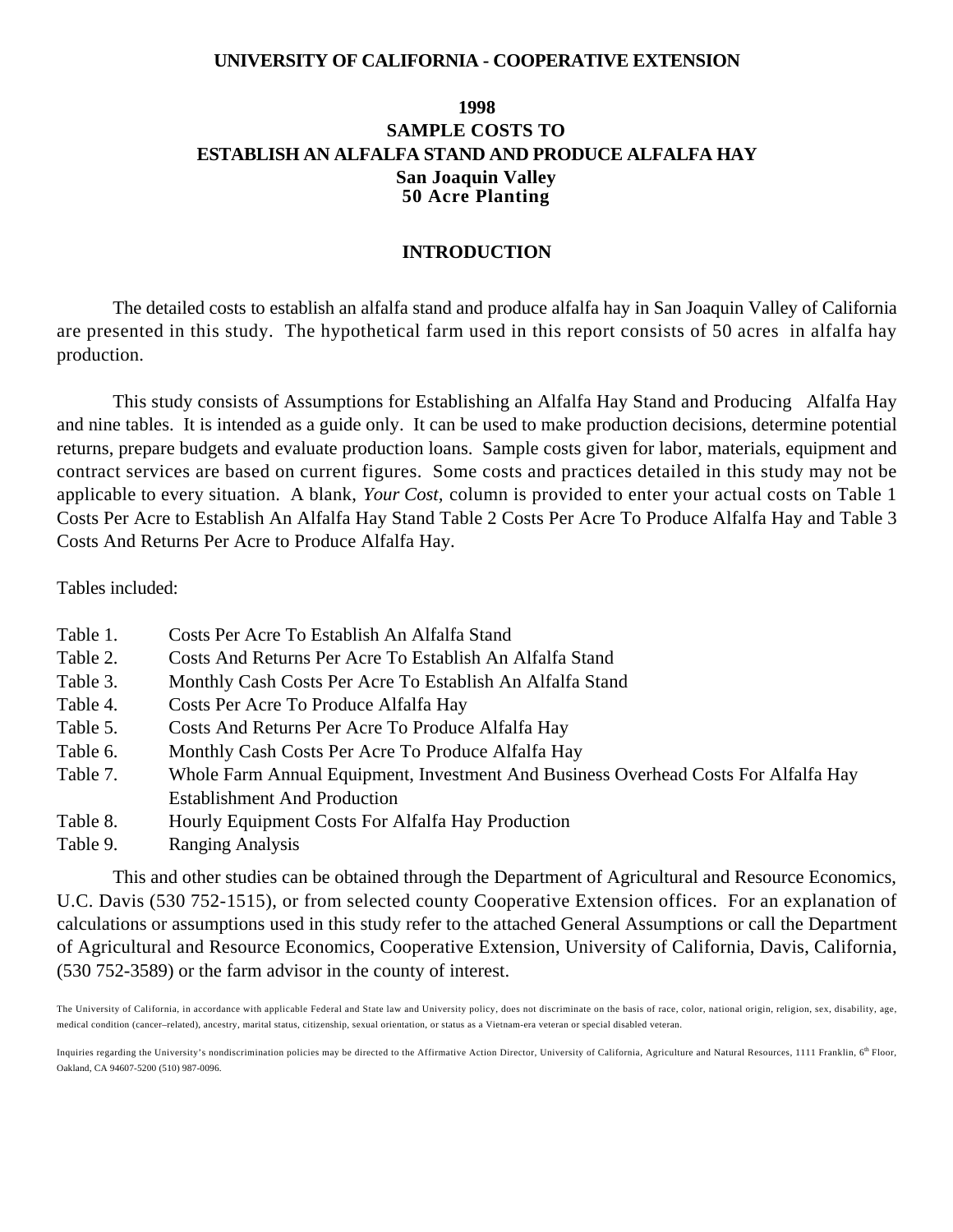#### **UNIVERSITY OF CALIFORNIA - COOPERATIVE EXTENSION**

### **1998 SAMPLE COSTS TO ESTABLISH AN ALFALFA STAND AND PRODUCE ALLFALFA HAY San Joaquin Valley 50 Acre Planting**

#### **ASSUMPTIONS**

**Land**. This report is based on 50 acres of land all of which is planted to alfalfa hay. The land is owned by the grower and is valued at \$5,000 per acre.A description of annual land cash and non-cash costs appear in the annual investment section of Table 7.

**Irrigation System**. An irrigation district supplies water, though growers supplement this with well water in some areas. The amount of water used to irrigate alfalfa will vary in the San Joaquin Valley. Irrigation districts in the Valley were surveyed for water pricing and the cost of pumping well water was calculated. District and well water costs were combined to obtain an average cost for water. The cost of irrigation water for this cost study is \$26.40 per acre-foot.

The permanent irrigation system consists of buried mainline that goes to alfalfa valves at the head of the fields. This part of the system is already in place when the land is purchased. Eight acre-inches are applied immediately after planting and 10 inches are applied in February.

Water is run through the mainlines to the alfalfa valves at the head of the field and flows down the alfalfa check between borders. Applied water will vary year to year, but in this study five acre-feet are used annually in production years. Successful water management and irrigation scheduling requires careful observation of water conditions of the soil and plant. Proper management of irrigation can provide for strong vegetative growth and influence insect and disease pest pressures.

**Labor**. Basic hourly wages for workers are \$8.12 per hour for machine operators and \$5.75 per hour for non-machine workers. Adding 34% for SDI, FICA, insurance and other benefits raises the total labor costs to \$10.72 per hour for machine operators and \$7.71 per hour non-machine labor. The labor for operations involving machinery is 20% higher than the operation time to account for the additional time involved in equipment set up, moving, maintenance and repair.

#### **Stand Establishment Cultural Practices and Material Inputs**

Tables 1-3 show the costs associated with ground preparation, planting and growing an alfalfa stand until the first production year. The alfalfa stand is prepared and planted in the fall and the establishment year ends with the sale of the first hay cutting in April of the following year.

**Land Preparation**. Stand establishment begins by discing down the previous crops residue. The ground is chiseled to a depth of 18 to 24 inches to fracture any soil compaction and improve water infiltration. The fields are laser leveled to remove high and low spots and create the proper slope required for efficient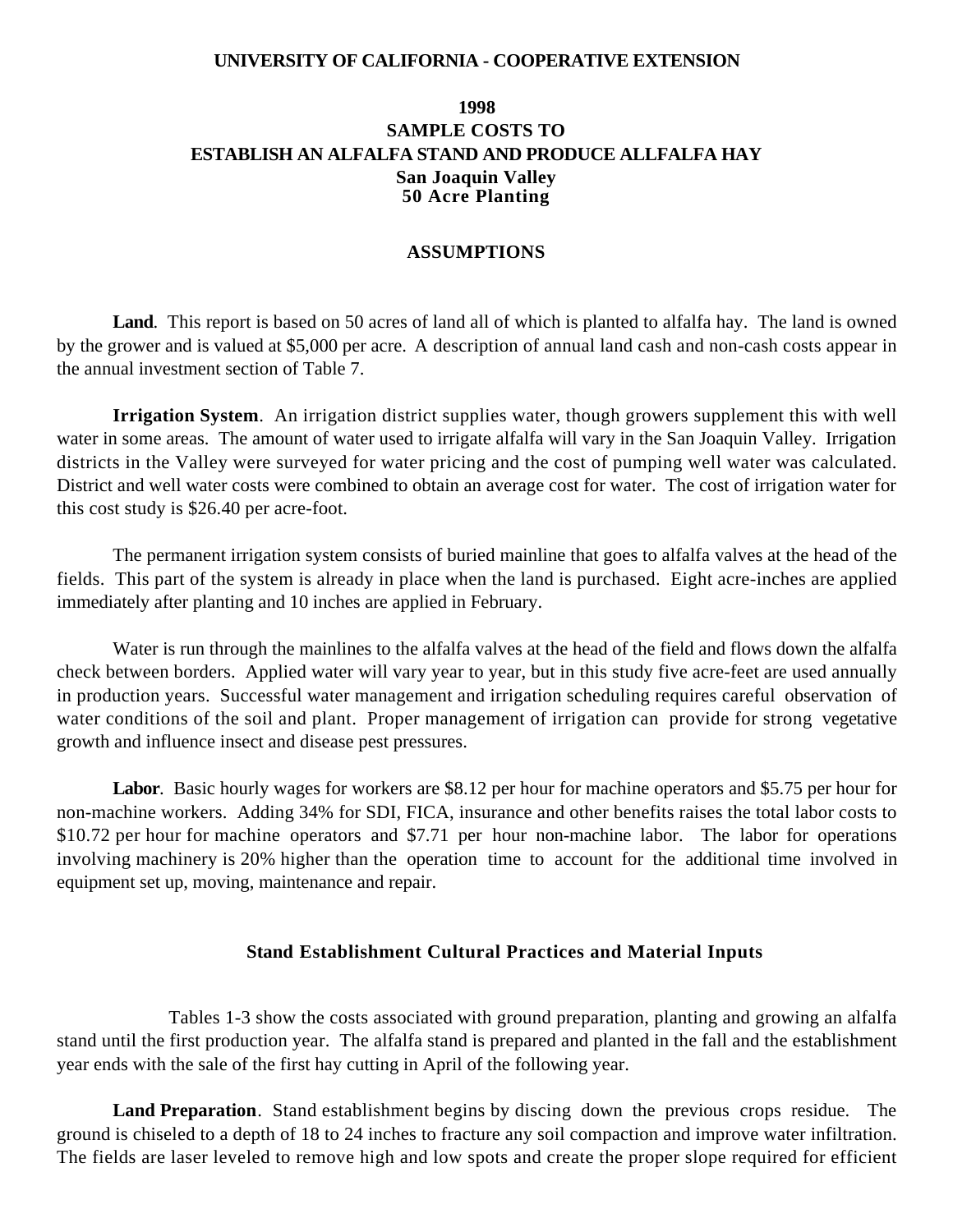irrigation. Borders are pulled creating a basin for running irrigation water between. A preplant fertilizer is spread followed by an herbicide application and the fields are disced and harrowed to incorporate both into the soil. The final discing also helps to break up large clods of dirt, creating better seed-to-soil contact for good germination.

All of the land preparation operations are contracted out to commercial companies or neighboring growers. Fertilizers and pesticides are custom applied by commercial fertilizer and pesticide suppliers.

**Planting**. Alfalfa seed is planted at a depth of 1/4 inch or less at a rate of 30 pounds of seed per acre. The stand is custom planted for the owner for a fee. The planted stand receives an irrigation immediately after planting to germinate the stand.

**Fertilization**. Soil nutrients are spread on the field before the alfalfa is planted in order to adjust for deficiencies that commonly occur in the soils across the region. Applications of fertilizer or soil amendments should be made only after soil tests determine unacceptable pH and nutrient levels. Nitrogen, phosphorus, and potassium are applied in the form of 6-20-20 at 500 pounds per acre of material prior to planting in September. This is equivalent to 30 pounds of N, 100 pounds of  $P_2O_5$ , and 100 pounds of  $K_2O$  and per acre. Potassium may need to be applied preplant in deficient areas of the San Joaquin Valley, particularly the eastside of Stanislaus and Merced Counties. Once applied the ground is disced to incorporate fertilizers into the soil.

**Irrigation**. Three irrigation are made in the establishment year after seeding. Since planting occurs in the Fall, winter rains may (but not always) provide much of the needed moisture until regular irrigations begin in the following year. Eight acre-inches of water are flooded onto the planted fields in September or early October. In the late Winter, alfalfa made need one or two applications for a total of 10 acre-inches prior to harvest depending on conditions. Leveling removes high and low spots so that standing water will not form during flood irrigation. Poorly managed irrigations can weaken alfalfa plants and increase their susceptibility to insects, weeds, diseases, resulting in lower yields.

**Weed Control**. A variety of grasses and broadleaf weeds can compete heavily with a seedling stand of alfalfa during the establishment year. Planting time (fall or spring) can be a critical factor for managing weeds in different areas. In establishing this stand, one pre-emergent herbicide (Eptam) is applied in September before planting and a second, post-emergent treatment (Pursuit) is made in December. Both treatments are custom ground applied.

**Establishment Cost**. The establishment cost is the sum of cash costs for land preparation, planting, trees, production expenses, and cash overhead for growing alfalfa through the first hay harvest minus any returns from production. The *Total Accumulated Net Cash Cost* in the third year shown in Table 1, represents the establishment cost per acre. For this study, the cost is \$430 per acre or \$21,500 for the 50 acre stand. Establishment cost is amortized over the remaining 3 years that the stand is assumed to be in production. Establishment cost is used to determine the non-cash overhead, orchard capital recovery expense for production years.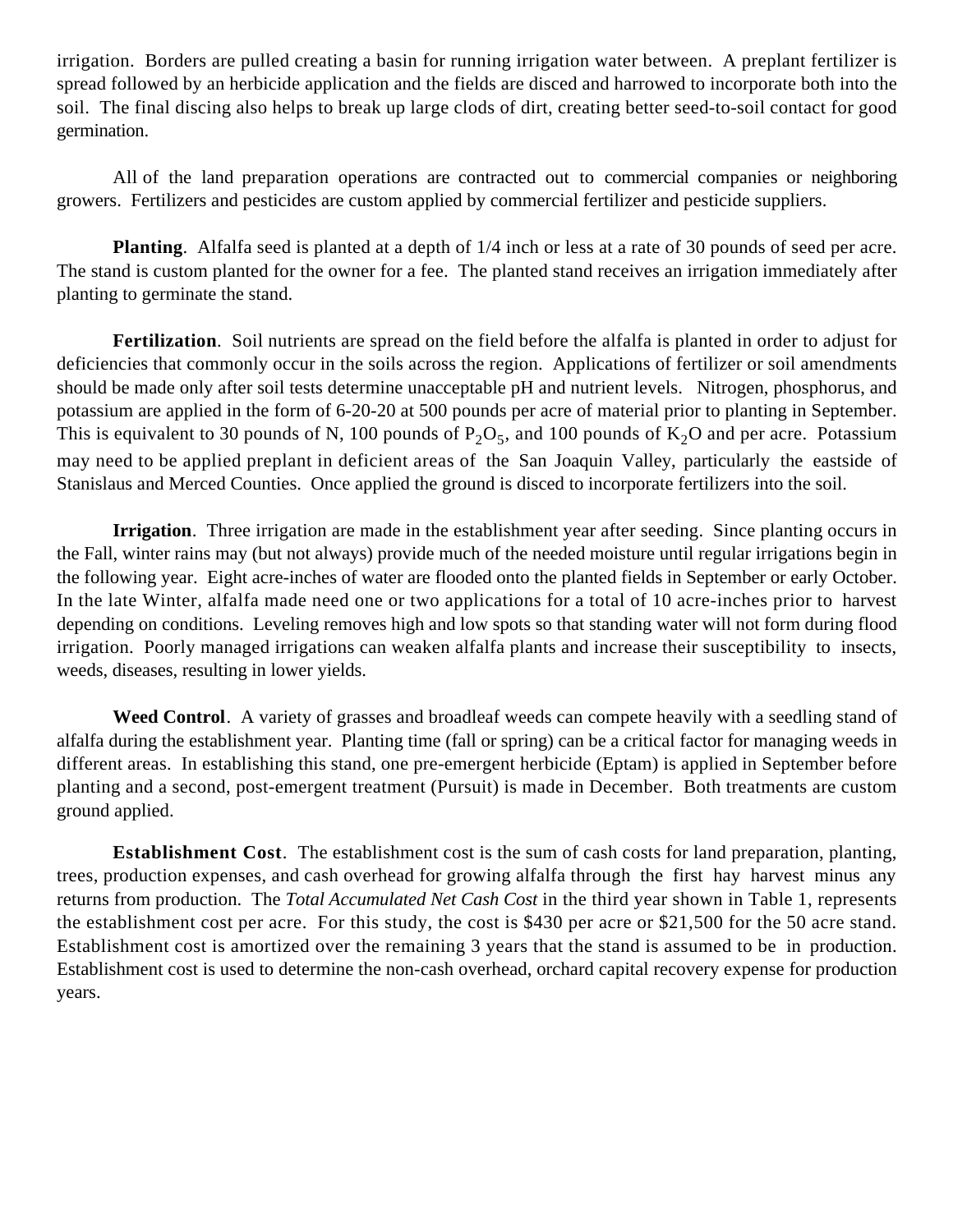### **Production Cultural Practices and Material Inputs**

**Irrigation**. The price of irrigation includes water cost and labor expense. Irrigation on established stands begins in April and continues through the season until October. Five acre-feet of water are applied annually. While in this study water is applied in ten irrigations over seven months, actual water needs will vary considerably due to soil, climatic factors, and plant physiological. To avoid stressing plants for water or creating conditions favorable for disease and weed problems, irrigations should be scheduled based on plant requirements.

**Fertilization**. Alfalfa should only be fertilized after either a soil or plant tissue test has determined a need. In this study, potassium is spread on half of the acreage as murate of potash at a rate of 200 pounds per acre in November.

**Weed Control**. A variety of weeds invade alfalfa as fall arrives and the stand become dormant. Soil residual herbicides (Velpar and Karmex) for control of winter weeds are applied during December to established alfalfa stands. A second, late winter herbicide (Treflan) treatment is made in January for summer grass or dodder control.

**Insect Control**. Several insect species attack alfalfa, but alfalfa weevil, several species of aphids, alfalfa caterpillar, and armyworms are the major pests in this study, that are assumed to cause economic damage. Monitoring pest populations is essential for good control. Field sweeps coupled with recommended threshold guidelines can help growers determine when or if to treat.

Both adult and juvenile alfalfa weevils feed on plants, though it is in the larval stage that damage is most severe. Weevils and aphids are presumed to reach population levels requiring a single treatment for control. In this study, they are sprayed with a insecticide (Furadan) in March. The application covers 100% of the acreage and is sprayed by aircraft.

Worms are injurious to plants only in their larval state, but have multiple generations during the growing season. Plant damage caused by armyworms is characterized by skeletonization of leaves, marked by the large veins remaining. Alfalfa caterpillars on the other hand defoliate large sections of leaves but do also eat the veins. The worm spray consists of one application of an insecticide (Lannate) in July.

The pesticides and rates mentioned in this cost study are a few of those that are listed in the U.C. Pest Management Guidelines, Alfalfa and Integrated Pest Management For Alfalfa Hay. Written recommendations are required for many pesticides and are made by licensed pest control advisors. For information and pesticide use permits, contact the local county Agricultural Commissioner's office. Contact your local farm advisor for advice on production practices.

**Equipment Cash Costs**. Equipment costs are fall into three categories; capital recovery, cash overhead, and operating costs. The cash overhead and capital recovery costs will be discussed in later sections. The operating costs consist of fuel, lubrication, and repairs.

Repair costs are based on purchase price, annual hours of use, total hours of life, and repair coefficients formulated by the ASAE. Fuel and lubrication costs are also determined by ASAE equations based on maximum PTO hp, and type of fuel used. The fuel and repair cost per acre for each operation in Table 2 is determined by multiplying the total hourly operating cost in Table 6 for each piece of equipment used for the cultural practice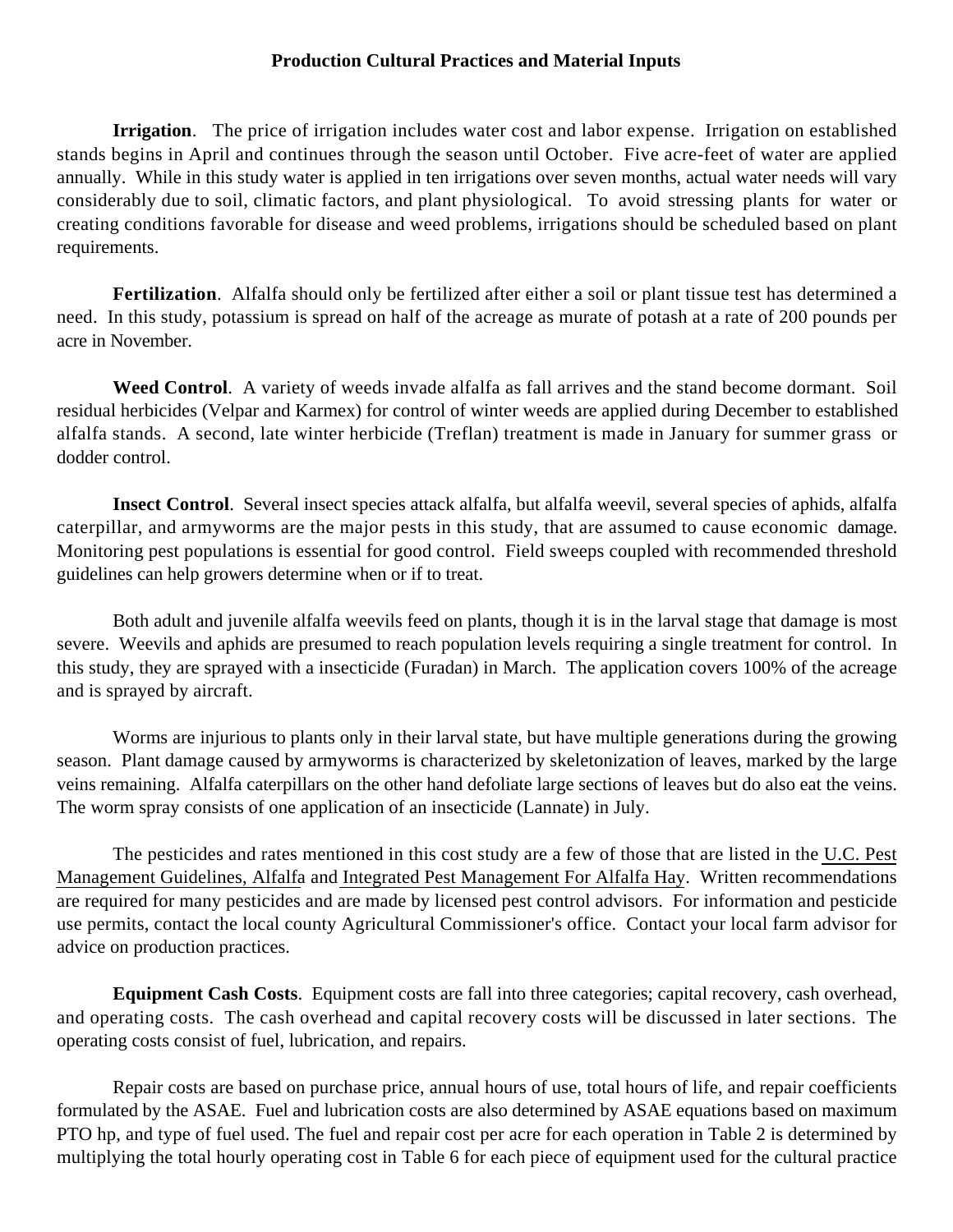by the number of hours per acre for that operation. Tractor time is 10% higher than implement time (Operation Time) for a given operation to account for fueling, moving equipment, and setup time. Prices for on-farm delivery of diesel and gasoline are \$0.78 and \$1.22 per gallon, respectively.

**Harvest**. Harvesting is a crucial operation for alfalfa hay. Timing of harvest can have drastic impacts on stand vigor, hay quality, yield, and pest populations. Growers have often based cutting decisions on market considerations or the number of blooming plants. But time and number of blooms is strongly affected by many factors which may not denote optimum plant maturity. Research suggests that a more reliable indicator for harvest timing may be plant bud regrowth. This is a measure of bud growth at the crown as the plant begins to store nutrients in the roots. While growers will always harvest hay when demand or price is high in order to maximize returns, when the market is poor and harvest considerations are based largely on agronomic factors, plant bud regrowth may be a better gauge to use.

Hay is harvested seven times in the established stands; once in the months of April, May, June, July, August, and September. Alfalfa is cut with a self-propelled swather and left to dry for several days before it is turned and windrowed by a rake. Once the hay has dried to the correct moisture content it is baled into 125 pound bales. The bales are then picked up with a balewagon that moves them from the field and roadsides them in a stack.

All harvest operations are hired out to a custom harvester. Since the farm custom harvests its hay, there are no ownership costs for equipment. If a grower harvests their hay using their own equipment, harvest expense (custom harvest costs) should be subtracted from harvest costs in Table 1, 3, 4, and 5. The cash cost for operating grower owned equipment would be added to harvest costs in Table 1, 3, 4, and 5.

Growers may choose to own swathers, rakes, balers and tractors, and balewagons, purchased either new or used, or hire a custom harvester to perform the harvest. Many factors are important in deciding which harvesting option a grower uses. These considerations and appropriate method of analysis is discussed in Acquiring alfalfa hay harvest equipment: A financial analysis of alternatives.

**Yields**. The crop is assumed to yield seven tons of hay per acre over seven cuttings per year once the stand is established. Annual yield variations can range from six to eleven tons of hay per acre in this region.

**Returns**. An estimated price of a \$140 per ton of hay is used to calculate returns above several levels of cost. Returns may range from \$80 to \$170 per ton; the \$140 used in the cost study is, at best, an estimate taking into consideration current situations. Additionally, in some areas, alfalfa going into dormancy may be grazed with livestock with a fee charged per head. Income from this source may help growers increase their return per acre, but is not assumed in this study. Table 9 indicates the effects on grower returns based on varying yields and returns.

**Risk**. The risks associated with producing and marketing alfalfa hay should not be minimized. While this study makes every effort to model a production system based on typical, real world practices, it cannot fully represent financial, agronomic and market risks which affect the profitability and economic viability of alfalfa hay production. A market channel should be determined before alfalfa is planted and brought into production. Though, not used in this study, crop insurance is a risk management tool available to growers.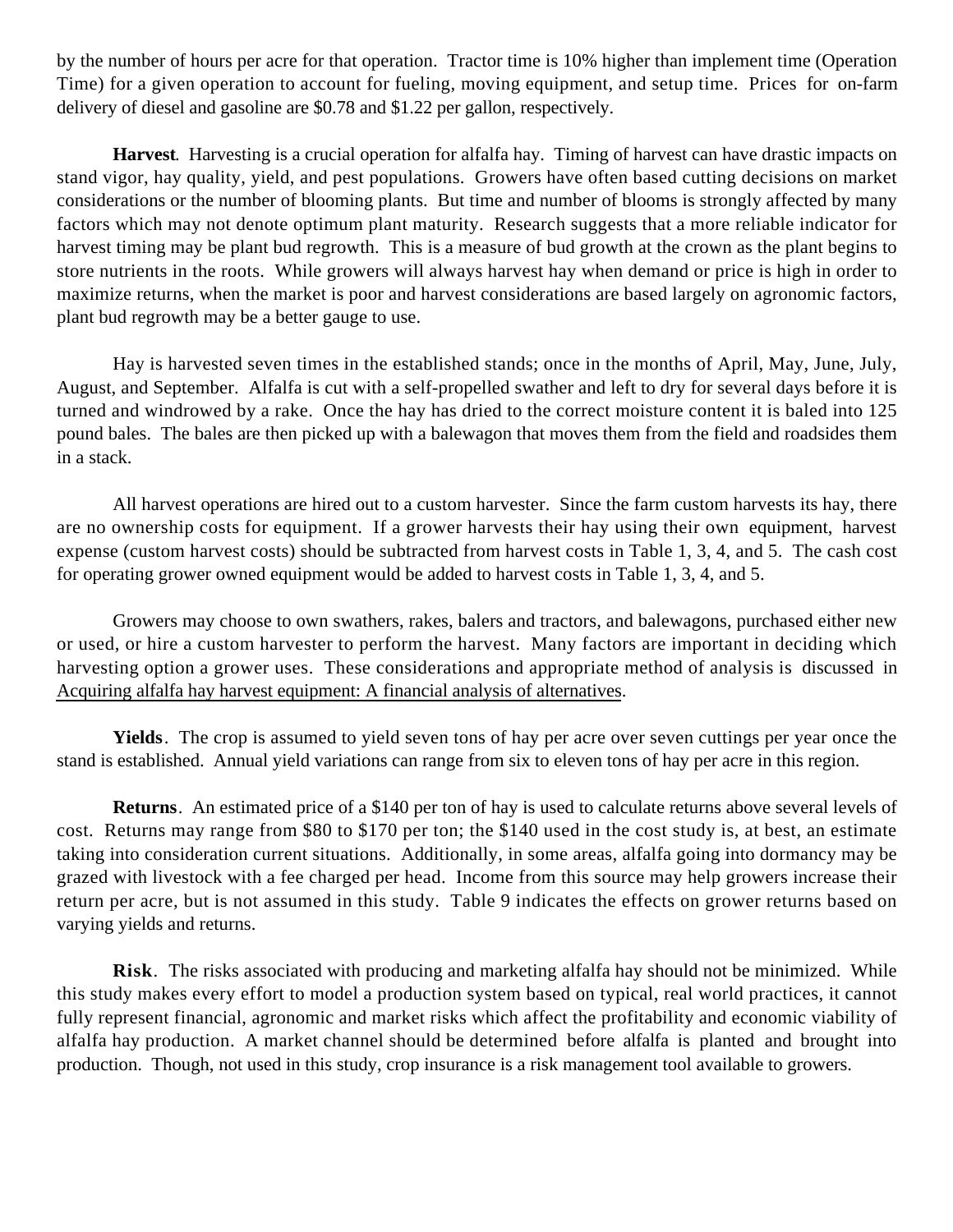### **Overhead Costs**

**Cash Overhead**. Cash overhead consists of various cash expenses paid out during the year that are assigned to the whole farm and not to a particular operation. These costs include property taxes, interest on operating capital, office expense, liability and property insurance, and investment repairs. Cash overhead costs are included in Tables 1, 2, 3 and 4.

*Property Taxes*. Counties charge a base property tax at the rate of 1% on the assessed value of the property including land, equipment, buildings, and improvements. In some counties special assessment districts exist and charge additional taxes on property. For this study, county taxes are calculated as 1% of the average value of the property. Average value equals new cost plus salvage value divided by 2 on a per acre basis. Land value is assumed to remain unchanged.

*Interest On Operating Capital.* Interest on operating capital is based on cash operating costs and is calculated monthly until harvest at a nominal rate of 10.46% per year. This interest rate is the going market cost of borrowed funds. The cost of postharvest operations are discounted back to the harvest month using a negative interest charge.

*Insurance.* Insurance for farm investments varies depending on the assets included and the amount of coverage. Property insurance provides coverage for property loss and is charged at 0.713% of the average value of the assets over their useful life. Liability insurance covers accidents on the farm and costs \$455 for the entire farm or \$9.10 per acre.

*Office Expense*: Office and business expenses are estimated at \$20 per acre. These expenses include office supplies, telephones, bookkeeping, accounting, legal fees, road maintenance, etc.

**Non-cash Overhead**. Non-cash overhead is calculated as the capital recovery cost for equipment and other farm investments. This study shows the current purchase price for new equipment and then adjusts the price to 50% of new cost to indicate a mix of new and used equipment. Annual ownership costs for equipment and investments are shown in Tables 1, 2, 4, and 5 as the capital recovery cost on an annual per acre basis.

*Capital Recovery Costs*. Capital recovery cost is the annual depreciation and interest costs for a capital investment. It is the amount of money required each year to recover the difference between the purchase price and salvage value (unrecovered capital). Put another way, it is equivalent to the annual payment on a loan for the investment with the downpayment equal to the discounted salvage value. This is a more complex method of calculating ownership costs than straight-line depreciation and opportunity costs, but more accurately represents the annual costs of ownership because it takes the time value of money into account (Boehlje and Eidman).

The calculation for annual capital recovery costs is as follows.

Capital<br>*Purchase* – *Salvage* × *Recovery*<br>*Price* – *Value* – *Factor* Pr*ice Value Factor Capital*  $\overline{\phantom{a}}$  + *Salvage* × *Interest Value Rate*  $\mathcal{S}_{\mathcal{S}}$ 

*Salvage Value.* Salvage value is an estimate of the remaining market value of an investment at the end of its useful life. It is calculated differently for different investments. For farm machinery (e.g., tractors and implements) the remaining value is a percentage of the new cost of the investment. Salvage value is calculated as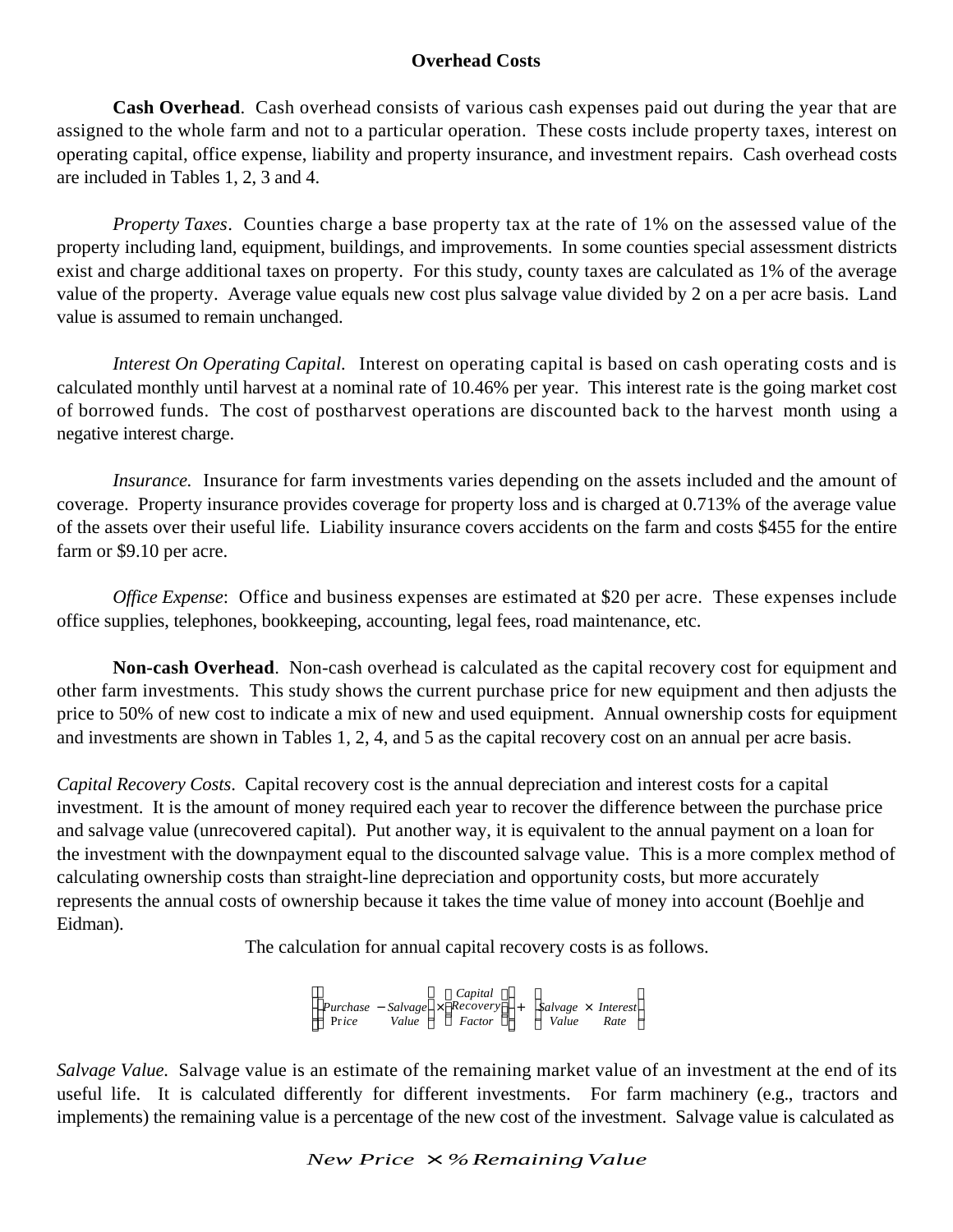Salvage value for other investments including irrigation systems, buildings, and miscellaneous equipment is zero. The salvage value for land is equal to the purchase price because land does not depreciate. Salvage value for investments can vary. The purchase price and salvage value for certain equipment and investments are shown in Table 7.

*Capital Recovery Factor*. Capital recovery factor is the amortization factor or annual payment whose present value at compound interest is 1. It is the function of the interest rate and years of life of the equipment.

*Interest Rate.* The interest rate of 7.81% used to calculate capital recovery cost is the United States Department of Agriculture-Economic Reporting Service's (USDA-ERS) ten year average of California's agricultural sector long-run real rate of return to production assets from current income. It is used to reflect the long-term realized rate of return to these specialized resources that can only be used

effectively in the agricultural sector, not including inflation. In other words, the next best alternative use for these resources is in another agricultural enterprise.

**Acknowledgment**. Appreciation is expressed to the cooperators who provided additional information for this study.

### **REFERENCES**

- American Society of Agricultural Engineers. 1994. *American Society of Agricultural Engineers Standards Yearbook*. Russell H. Hahn and Evelyn E. Rosentreter (ed.) St. Joseph, Missouri. 41st edition.
- Boelje, Michael D., and Vernon R. Eidman. 1984. *Farm Management*. John Wiley and Sons. New York, New York
- Blank, Steve, Karen Klonsky, Kim Norris, and Steve Orloff. 1992. *Acquiring alfalfa hay equipment: A financial analysis of alternatives*. University of California. Oakland, California. Giannini Information Series No. 92-1.
- Integrated Pest Management Education and Publications. 1990. *U.C. Pest management guidelines, Alfalfa*. *In* M. L. Flint (ed.) UC IPM pest management guidelines. University of California. Division of Agriculture and Natural Resources. Oakland, California. Publication 3339.
- Statewide Integrated Pest Management Project. 1981. *Integrated Pest Management for Alfalfa Hay*. Second Edition. University of California. Division of Agriculture and Natural Resources. Oakland, California. Publication 3312.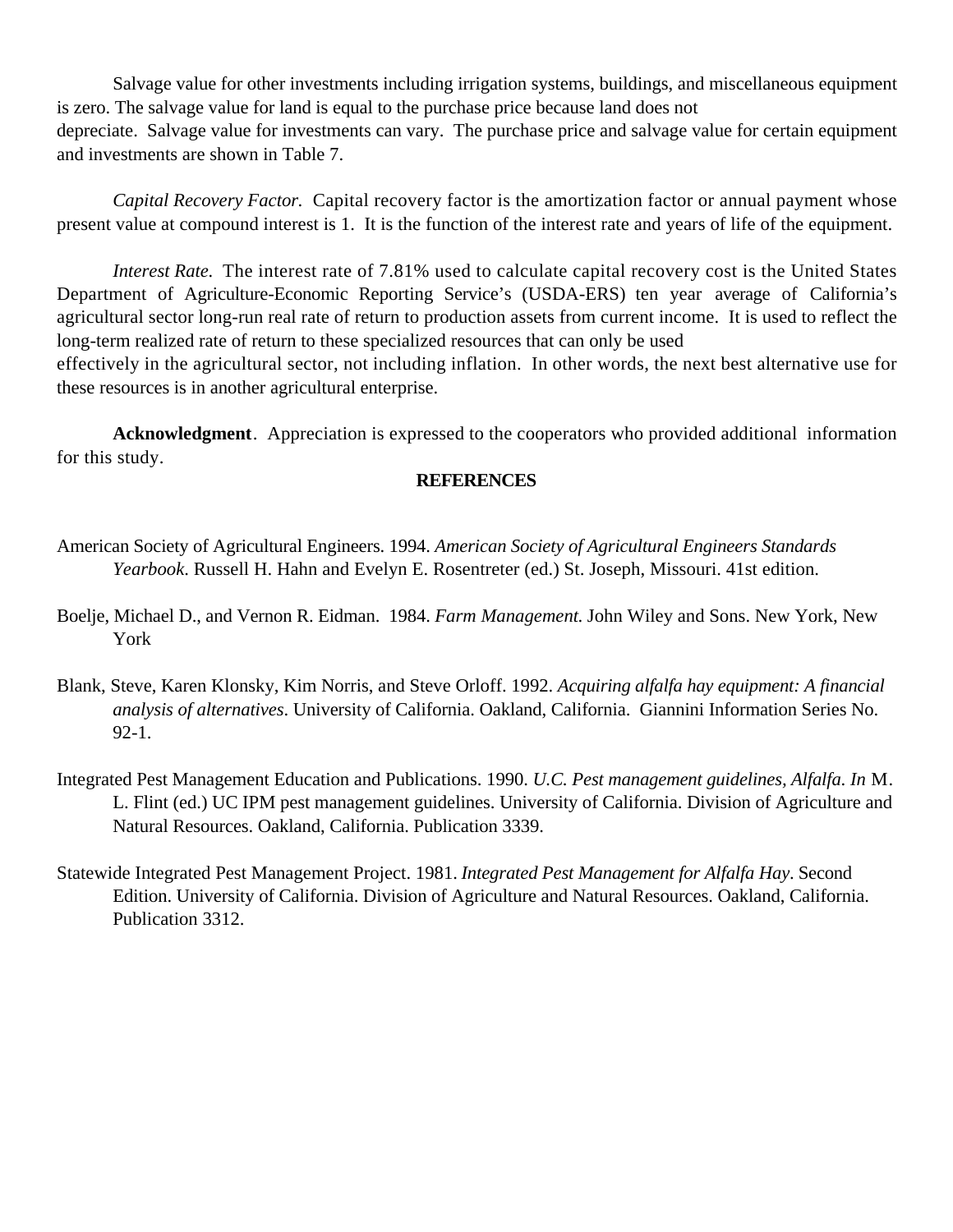#### U.C. COOPERATIVE EXTENSION Table 1. COSTS PER ACRE TO ESTABLISH AN ALFALFA STAND 50 ACRES SAN JOAQUIN VALLEY - 1998

|                                           | Operation     |              |                   | -------- Cash and Labor Costs per Acre -- |                   |       |      |
|-------------------------------------------|---------------|--------------|-------------------|-------------------------------------------|-------------------|-------|------|
|                                           | Time          | Labor        | Fuel, Lube        | Material                                  | Custom/           | Total | Your |
| Operation                                 | (Hrs/A)       | Cost         | & Repairs         | Cost                                      | Rent              | Cost  | Cost |
| Cultural:                                 |               |              |                   |                                           |                   |       |      |
| Disc Stubble 2X                           | 0.00          | 0            | $\mathbf 0$       | 0                                         | 15                | 15    |      |
| Chisel Field                              | 0.00          | $\Omega$     | $\Omega$          | $\Omega$                                  | 15                | 15    |      |
| Laser Level Field                         | 0.00          | $\Omega$     | $\Omega$          | $\Omega$                                  | 75                | 75    |      |
| Border Preparation                        | 0.00          | <sup>0</sup> | ∩                 | $\Omega$                                  | 18                | 18    |      |
| Fertilize - $6-20-20$                     | 0.00          | <sup>0</sup> | $\Omega$          | 60                                        | $\overline{4}$    | 64    |      |
| Weed Control - Pre-plant                  | 0.00          | O            | ∩                 | 19                                        | 6                 | 25    |      |
| Finish Disc 2X                            | 0.00          | <sup>0</sup> | $\Omega$          | $\Omega$                                  | 15                | 15    |      |
| Plant                                     | 0.00          | <sup>0</sup> | $\Omega$          | 78                                        | $12 \overline{ }$ | 90    |      |
| Irrigate - Stand Establishment            | 0.18          | 1            | $\Omega$          | 18                                        | $\mathbf 0$       | 19    |      |
| Weed Control - Post-emergent              | 0.00          | $\Omega$     | $\Omega$          | 34                                        | 8                 | 42    |      |
| Irrigate - 2X                             | 0.36          | 3            | $\Omega$          | 22                                        | $\Omega$          | 25    |      |
| Pickup Truck Use                          | 2.85          | 37           | 16                | 0                                         | $\mathbf 0$       | 53    |      |
|                                           |               |              |                   |                                           |                   |       |      |
| TOTAL CULTURAL COSTS                      | 3.39          | 41           | 16                | 231                                       | 168               | 455   |      |
| Harvest:                                  |               |              |                   |                                           |                   |       |      |
| Harvest - Swathing                        | 0.00          | $\mathbf 0$  | 0                 | 0                                         | 10                | 10    |      |
| Harvest - Raking                          | 0.00          | $\Omega$     | $\Omega$          | $\Omega$                                  | $\overline{4}$    | 4     |      |
| Harvest - Baling                          | 0.00          | $\Omega$     | $\Omega$          | $\Omega$                                  | 17                | 17    |      |
| Harvest - Roadsiding                      | 0.00          | $\Omega$     | $\Omega$          | $\Omega$                                  | 8                 | 8     |      |
| TOTAL HARVEST COSTS                       | 0.00          | $\Omega$     | $\Omega$          | $\Omega$                                  | 39                | 39    |      |
| Interest on operating capital @<br>10.46% |               |              |                   |                                           |                   | 29    |      |
| TOTAL OPERATING COSTS/ACRE                |               | 41           | 16                | 231                                       | 207               | 524   |      |
| CASH OVERHEAD:                            |               |              |                   |                                           |                   |       |      |
| Liability Insurance                       |               |              |                   |                                           |                   | 9     |      |
| Office Expense                            |               |              |                   |                                           |                   | 20    |      |
| Property Taxes                            |               |              |                   |                                           |                   | 51    |      |
| Property Insurance                        |               |              |                   |                                           |                   | 36    |      |
| TOTAL CASH OVERHEAD COSTS                 |               |              |                   |                                           |                   | 116   |      |
| TOTAL CASH COSTS/ACRE                     |               |              |                   |                                           |                   | 640   |      |
| NON-CASH OVERHEAD:                        |               |              |                   |                                           |                   |       |      |
|                                           | Per producing |              | -- Annual Cost -- |                                           |                   |       |      |
| Investment                                | Acre          |              |                   | Capital Recovery - 7.81% Interest Rate    |                   |       |      |
| Land                                      |               | 5000         |                   | 390                                       |                   | 390   |      |
| Equipment                                 |               | 126          |                   | 22                                        |                   | 22    |      |
| TOTAL NON-CASH OVERHEAD COSTS             |               | 5126         |                   | 412                                       |                   | 412   |      |
| TOTAL COSTS/ACRE                          |               |              |                   |                                           |                   | 1052  |      |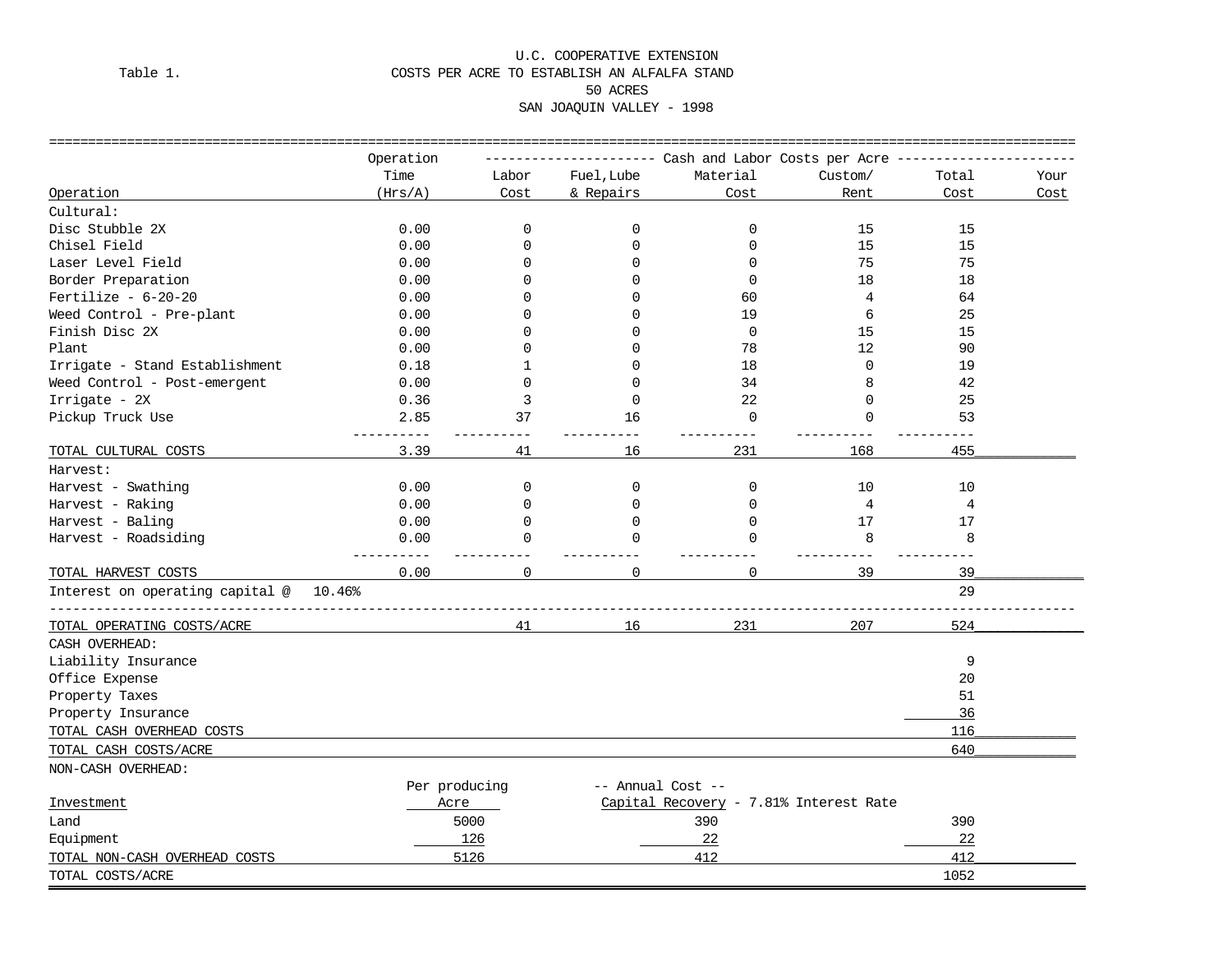U.C. COOPERATIVE EXTENSION

Table 2. COSTS AND RETURNS PER ACRE TO ESTABLISH AN ALFALFA STAND

#### 50 ACRES

#### SAN JOAQUIN VALLEY - 1998

|                                        | Quantity/Acre Unit Cost/Unit Cost/Acre |      |        | Price or Value or | Your<br>Cost |
|----------------------------------------|----------------------------------------|------|--------|-------------------|--------------|
| <b>GROSS RETURNS</b>                   |                                        |      |        |                   |              |
| Alfalfa Hay                            | 1.50                                   | Ton  | 140.00 | 210               |              |
| TOTAL GROSS RETURNS FOR ALFALFA        |                                        |      |        | 210               |              |
|                                        |                                        |      |        |                   |              |
| OPERATING COSTS                        |                                        |      |        |                   |              |
| Custom:                                |                                        |      |        |                   |              |
| Stubble Discing                        | 1.00                                   | Acre | 15.00  | 15                |              |
| Chiseling                              | 1.00                                   | Acre | 15.00  | 15                |              |
| Laser Level                            | 1.00                                   | Acre | 75.00  | 75                |              |
| Border Discing                         | 1.00                                   | Acre | 18.00  | 18                |              |
| Spread Fertilizer                      | 1.00                                   | Acre | 4.00   | $\overline{4}$    |              |
| Ground Application                     | 1.00                                   | Acre | 6.00   | 6                 |              |
| Finish Discing                         | 1.00                                   | Acre | 15.00  | 15                |              |
| Planting                               | 1.00                                   | Acre | 12.00  | 12                |              |
| Air Application                        | 1.00                                   | Acre | 8.00   | 8                 |              |
| Swath Hay                              | 1.00                                   | Acre | 10.00  | 10                |              |
| Rake Hay                               | 1.00                                   | Acre | 4.00   | $\overline{4}$    |              |
| Bale Hay                               | 1.50                                   | Ton  | 11.50  | 17                |              |
| Roadside Hay                           | 1.50                                   | Ton  | 5.00   | 8                 |              |
| Fertilizer:                            |                                        |      |        |                   |              |
| $6 - 20 - 20$                          | 500.00                                 | Lb   | 0.12   | 60                |              |
| Herbicide:                             |                                        |      |        |                   |              |
| Eptam 7E                               | 3.50                                   | Pint | 5.54   | 19                |              |
| Pursuit DG                             | 1.40                                   | Oz   | 20.10  | 28                |              |
| Seed:                                  |                                        |      |        |                   |              |
| Alfalfa Seed                           | 30.00                                  | Lb   | 2.60   | 78                |              |
| Irrigation:                            |                                        |      |        |                   |              |
| Water                                  | 1.50                                   | AcFt | 26.40  | 40                |              |
| Adjuvant:                              |                                        |      |        |                   |              |
| Adjuvant                               | 1.00                                   | Pint | 5.60   | 6                 |              |
| Labor (machine)                        | 3.42                                   | hrs  | 10.72  | 37                |              |
| Labor (non-machine)                    | 0.54                                   | hrs  | 7.71   | $\overline{4}$    |              |
| $Fuel - Gas$                           | 8.55                                   | gal  | 1.22   | 10                |              |
| Lube                                   |                                        |      |        | $\overline{a}$    |              |
| Machinery repair                       |                                        |      |        | 4                 |              |
| Interest on operating capital @ 10.46% |                                        |      |        | 29                |              |
| TOTAL OPERATING COSTS/ACRE             |                                        |      |        | 524               |              |
| NET RETURNS ABOVE OPERATING COSTS      |                                        |      |        | $-314$            |              |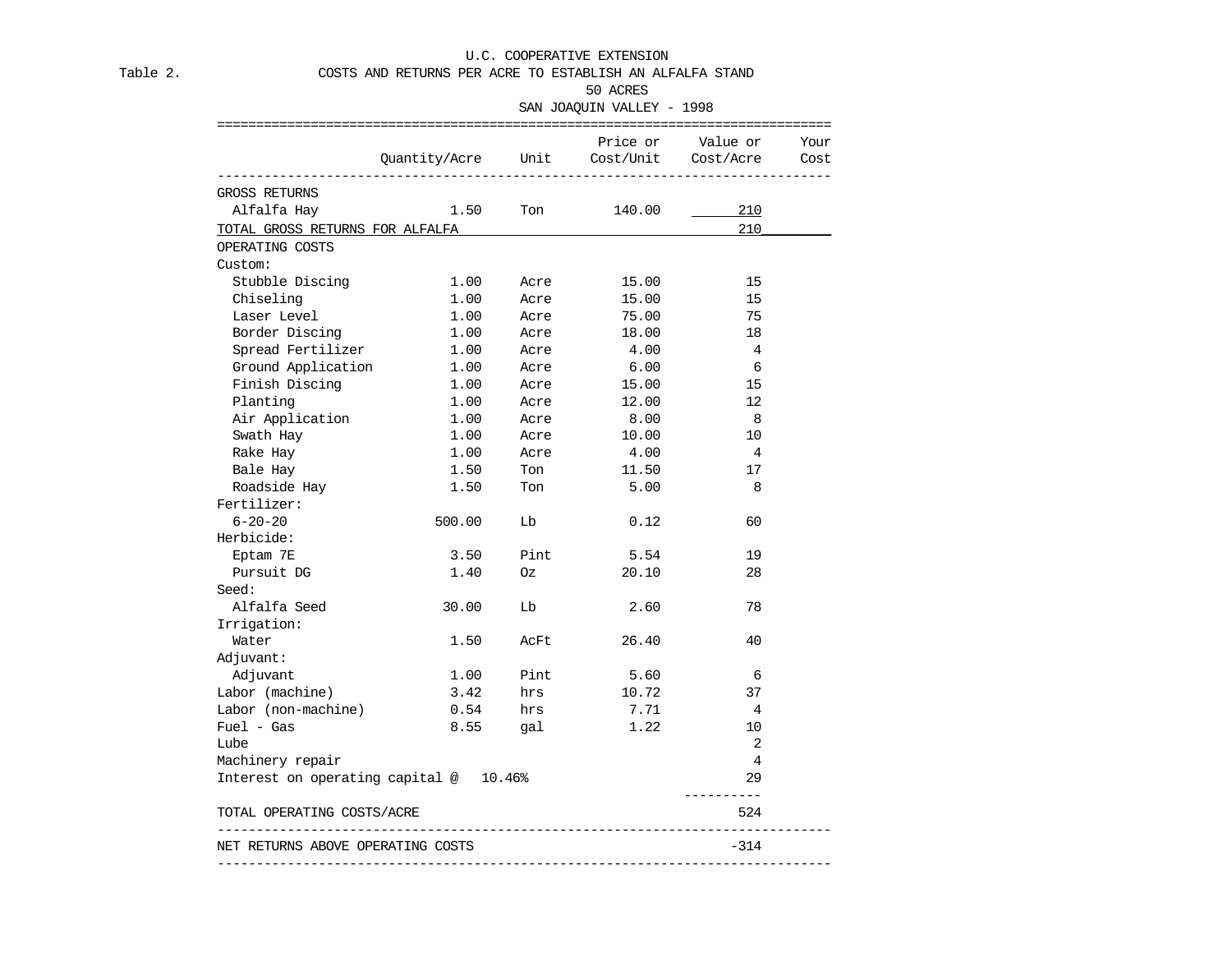#### Table 2. Continued

| CASH OVERHEAD COSTS:                                              |        |  |
|-------------------------------------------------------------------|--------|--|
| Liability Insurance                                               | 9      |  |
| Office Expense                                                    | 20     |  |
| Property Taxes                                                    | 51     |  |
| Property Insurance                                                | 36     |  |
| TOTAL CASH OVERHEAD COSTS/ACRE                                    | 116    |  |
| TOTAL CASH COSTS/ACRE                                             | 640    |  |
| MINUS TOTAL RETURNS                                               | $-210$ |  |
| NET CASH COSTS/ACRE (STAND ESTABLISHMENT COST)                    | 430    |  |
| NON-CASH OVERHEAD COSTS (CAPITAL RECOVERY - 7.81% Interest Rate): |        |  |
| Land                                                              | 390    |  |
| Equipment                                                         | 2.2.   |  |
| TOTAL NON-CASH OVERHEAD COSTS/ACRE                                | 412    |  |
| TOTAL COSTS/ACRE                                                  | 1052   |  |
| NET RETURNS ABOVE TOTAL COSTS                                     | $-842$ |  |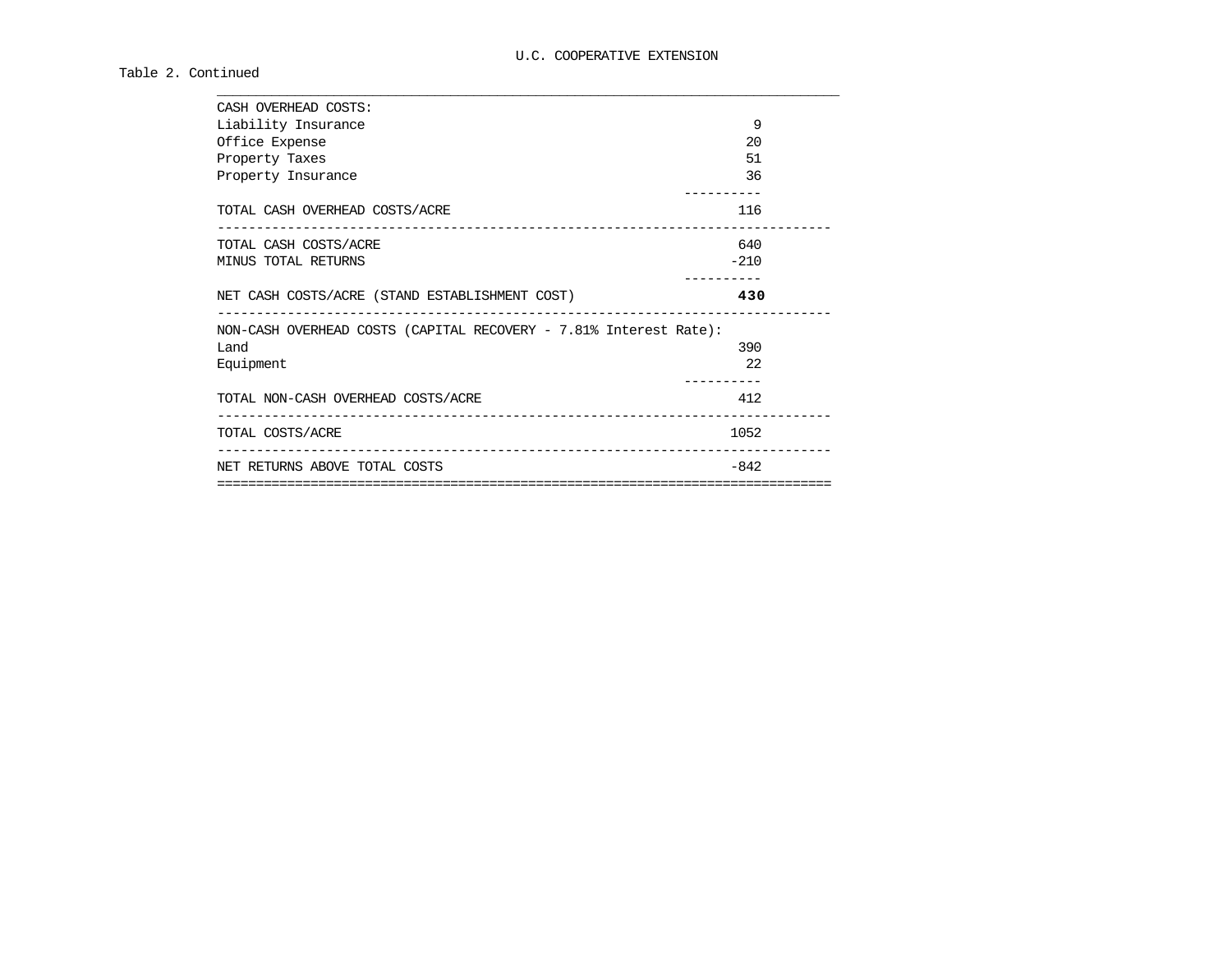#### U.C. COOPERATIVE EXTENSION Table 3. MONTHLY CASH COSTS PER ACRE TO ESTABLISH AN ALFALFA STAND 50 ACRES SAN JOAQUIN VALLEY - 1998

| Beginning AUG 97                        | <b>AUG</b> | <b>SEP</b> | <b>OCT</b> | <b>NOV</b> | <b>DEC</b> | <b>JAN</b> | FEB | <b>MAR</b>     | <b>APR</b>     | MAY | <b>JUN</b> | JUL | TOTAL            |
|-----------------------------------------|------------|------------|------------|------------|------------|------------|-----|----------------|----------------|-----|------------|-----|------------------|
| Ending<br><b>JUL 98</b>                 | 97         | 97         | 97         | 97         | 97         | 98         | 98  | 98             | 98             | 98  | 98         | 98  |                  |
| Cultural:                               |            |            |            |            |            |            |     |                |                |     |            |     |                  |
| Disc Stubble 2X                         | 15         |            |            |            |            |            |     |                |                |     |            |     | 15               |
| Chisel Field                            | 15         |            |            |            |            |            |     |                |                |     |            |     | 15               |
| Laser Level Field                       | 75         |            |            |            |            |            |     |                |                |     |            |     | 75               |
| Border Preparation                      |            | 18         |            |            |            |            |     |                |                |     |            |     | 18               |
| Fertilize - $6-20-20$                   |            | 64         |            |            |            |            |     |                |                |     |            |     | 64               |
| Weed Control - Pre-plant                |            | 25         |            |            |            |            |     |                |                |     |            |     | 25               |
| Finish Disc 2X                          |            | 15         |            |            |            |            |     |                |                |     |            |     | 15               |
| Plant                                   |            | 90         |            |            |            |            |     |                |                |     |            |     | 90               |
| Irrigate - Stand Establishment          |            | 19         |            |            |            |            |     |                |                |     |            |     | 19               |
| Weed Control - Post-emergent            |            |            |            |            | 42         |            |     |                |                |     |            |     | 42               |
| Irrigate - 2X                           |            |            |            |            |            |            | 25  |                |                |     |            |     | 25               |
| Pickup Truck Use                        | 6          | 6          | 6          | 6          | 6          | 6          | 6   | 6              |                |     |            |     | 53               |
| TOTAL CULTURAL COSTS                    | 111        | 237        | 6          | 6          | 48         | 6          | 31  | 6              | 6              |     |            |     | 455              |
| Harvest:                                |            |            |            |            |            |            |     |                |                |     |            |     |                  |
| Harvest - Swathing                      |            |            |            |            |            |            |     |                | 10             |     |            |     | 10               |
| Harvest - Raking                        |            |            |            |            |            |            |     |                | $\overline{4}$ |     |            |     | 4                |
| Harvest - Baling                        |            |            |            |            |            |            |     |                | 17             |     |            |     | 17               |
| Harvest - Roadsiding                    |            |            |            |            |            |            |     |                | 8              |     |            |     | 8                |
| TOTAL HARVEST COSTS                     |            |            |            |            |            |            |     |                | 39             |     |            |     | 39               |
| Interest on oper. capital               | 1          | 3          | 3          | 3          | 4          | 4          | 4   | 4              | 4              |     |            |     | 29               |
| ---------<br>TOTAL OPERATING COSTS/ACRE | 112        | 240        | 9          | 9          | 51         | 9          | 34  | 10             | 49             |     |            |     | 524              |
| OVERHEAD:                               |            |            |            |            |            |            |     |                |                |     |            |     |                  |
| Liability Insurance                     |            |            |            |            |            | 9          |     |                |                |     |            |     | 9                |
| Office Expense                          | 2          | 2          | 2          | 2          | 2          | 2          | 2   | $\overline{2}$ | 2              |     |            |     | 20               |
| Property Taxes                          | 25         |            |            |            |            |            | 25  |                |                |     |            |     | 51               |
| Property Insurance                      | 18         |            |            |            |            |            | 18  |                |                |     |            |     | 36               |
| TOTAL CASH OVERHEAD COSTS               | 46         | 2          | 2          | 2          | 2          | 11         | 46  | 2              | 2              |     |            |     | 116              |
| TOTAL CASH COSTS/ACRE                   | 158        | 243        | 11         | 11         | 53         | 21         | 80  | 12             | 51             |     |            |     | 640<br>========= |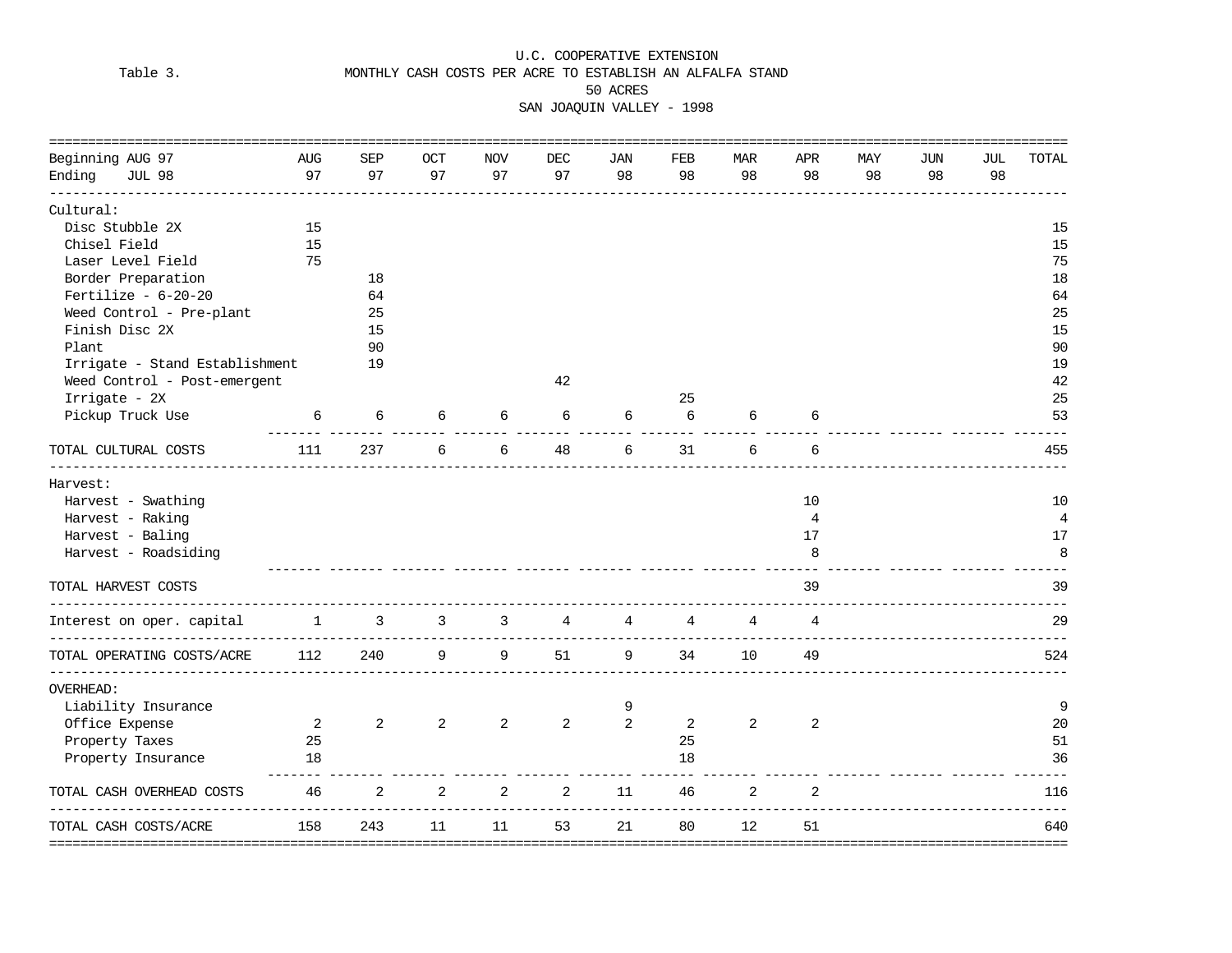#### U.C. COOPERATIVE EXTENSION Table 4. COSTS PER ACRE TO PRODUCE ALFALFA HAY 50 ACRES SAN JOAQUIN VALLEY - 1998

|                                                               | Operation          |                |             | ----------------------        Cash and Labor Costs per Acre ------------- |                   |                    |      |
|---------------------------------------------------------------|--------------------|----------------|-------------|---------------------------------------------------------------------------|-------------------|--------------------|------|
|                                                               | Time               | Labor          | Fuel, Lube  | Material                                                                  | Custom/           | Total              | Your |
| Operation                                                     | (Hrs/A)            | Cost           | & Repairs   | Cost                                                                      | Rent              | Cost               | Cost |
| Cultural:                                                     |                    |                |             |                                                                           |                   |                    |      |
| Insect Control - Aphids & Weevils                             | 0.00               | $\overline{0}$ | 0           | 11                                                                        | 8                 | 19                 |      |
| Irrigate - 10X                                                | 1.80               | 14             | $\Omega$    | 132                                                                       | $\Omega$          | 146                |      |
| Insect Control - Worms                                        | 0.00               | $\overline{0}$ | 0           | 12                                                                        | 8                 | 20                 |      |
| Pickup Truck Use                                              | 2.85               | 37             | 16          | $\overline{0}$                                                            | $\mathbf 0$       | 53                 |      |
| TOTAL CULTURAL COSTS                                          | 4.65               | 51             | 16          | 156                                                                       | 16                | 238                |      |
| Harvest:                                                      |                    |                |             |                                                                           |                   |                    |      |
| Harvest - Swathing - 7X                                       | 0.00               | 0              | 0           | 0                                                                         | 70                | 70                 |      |
| Harvest - Raking - 7X                                         | 0.00               | $\Omega$       | $\Omega$    | $\Omega$                                                                  | 28                | 28                 |      |
| Harvest - Baling - 7X                                         | 0.00               | $\Omega$       | 0           | $\Omega$                                                                  | 81                | 81                 |      |
| Harvest - Roadsiding - 7X                                     | 0.00               | $\Omega$       | $\cap$      | $\Omega$                                                                  | 35                | 35                 |      |
| TOTAL HARVEST COSTS                                           | 0.00               | $\Omega$       | $\Omega$    | $\Omega$                                                                  | ----------<br>213 | 213                |      |
| Postharvest:                                                  |                    |                |             |                                                                           |                   |                    |      |
| Fertilize - Potassium 50% Of Acreage                          | 0.00               | $\mathbf{0}$   | $\mathbf 0$ | 8                                                                         | 2                 | 10                 |      |
| Weed Control - Winter                                         | 0.00               | $\Omega$       | $\Omega$    | 52                                                                        | 6                 | 58                 |      |
| Weed Control - Late Winter                                    | 0.00<br>---------- | $\Omega$       | $\Omega$    | 23                                                                        | 8                 | 31                 |      |
| TOTAL POSTHARVEST COSTS                                       | 0.00               | $\Omega$       | $\Omega$    | 83                                                                        | 16                | 99                 |      |
| Interest on operating capital @ 10.46%<br>------------------- |                    |                |             |                                                                           |                   | $-18$              |      |
| TOTAL OPERATING COSTS/ACRE                                    |                    | 51             | 16          | 239                                                                       | 246               | 532                |      |
| CASH OVERHEAD:                                                |                    |                |             |                                                                           |                   |                    |      |
| Liability Insurance                                           |                    |                |             |                                                                           |                   | 9                  |      |
| Office Expense                                                |                    |                |             |                                                                           |                   | 20                 |      |
| Property Taxes                                                |                    |                |             |                                                                           |                   | 53                 |      |
| Property Insurance                                            |                    |                |             |                                                                           |                   | 38                 |      |
| TOTAL CASH OVERHEAD COSTS                                     |                    |                |             |                                                                           |                   | -----------<br>120 |      |
| TOTAL CASH COSTS/ACRE                                         |                    |                |             |                                                                           |                   | 652                |      |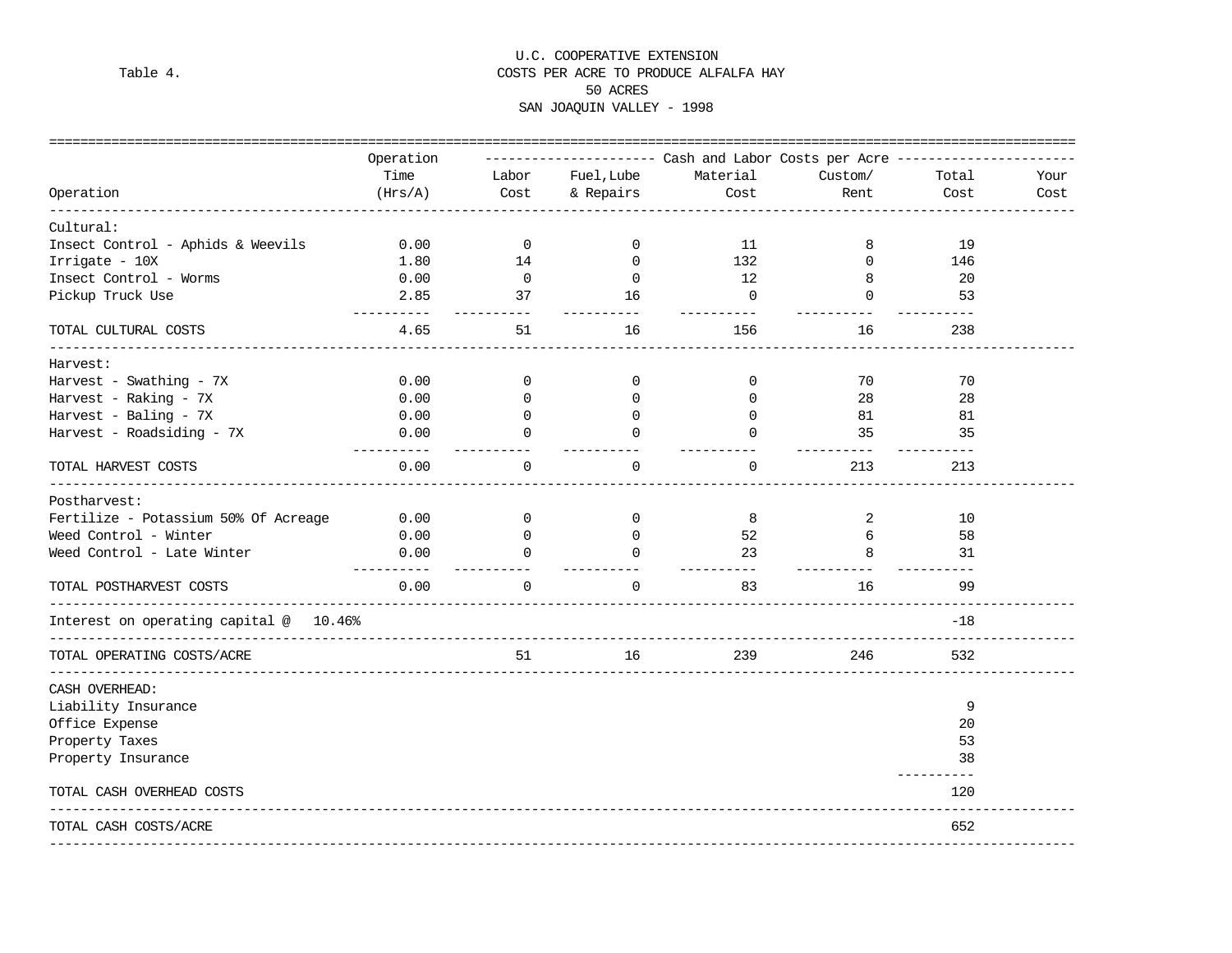#### Table 4. Continued

| NON-CASH OVERHEAD:            |               |                                        |      |
|-------------------------------|---------------|----------------------------------------|------|
|                               | Per producing | -- Annual Cost --                      |      |
| Investment                    | Acre          | Capital Recovery - 7.81% Interest Rate |      |
|                               |               |                                        |      |
| Land                          | 5000          | 390                                    | 390  |
| Establishment Cost            | 410           | 159                                    | 159  |
| Equipment                     | 126           | 22                                     | 22   |
|                               |               |                                        |      |
| TOTAL NON-CASH OVERHEAD COSTS | 5536          | 571                                    | 571  |
| TOTAL COSTS/ACRE              |               |                                        | 1223 |
|                               |               |                                        |      |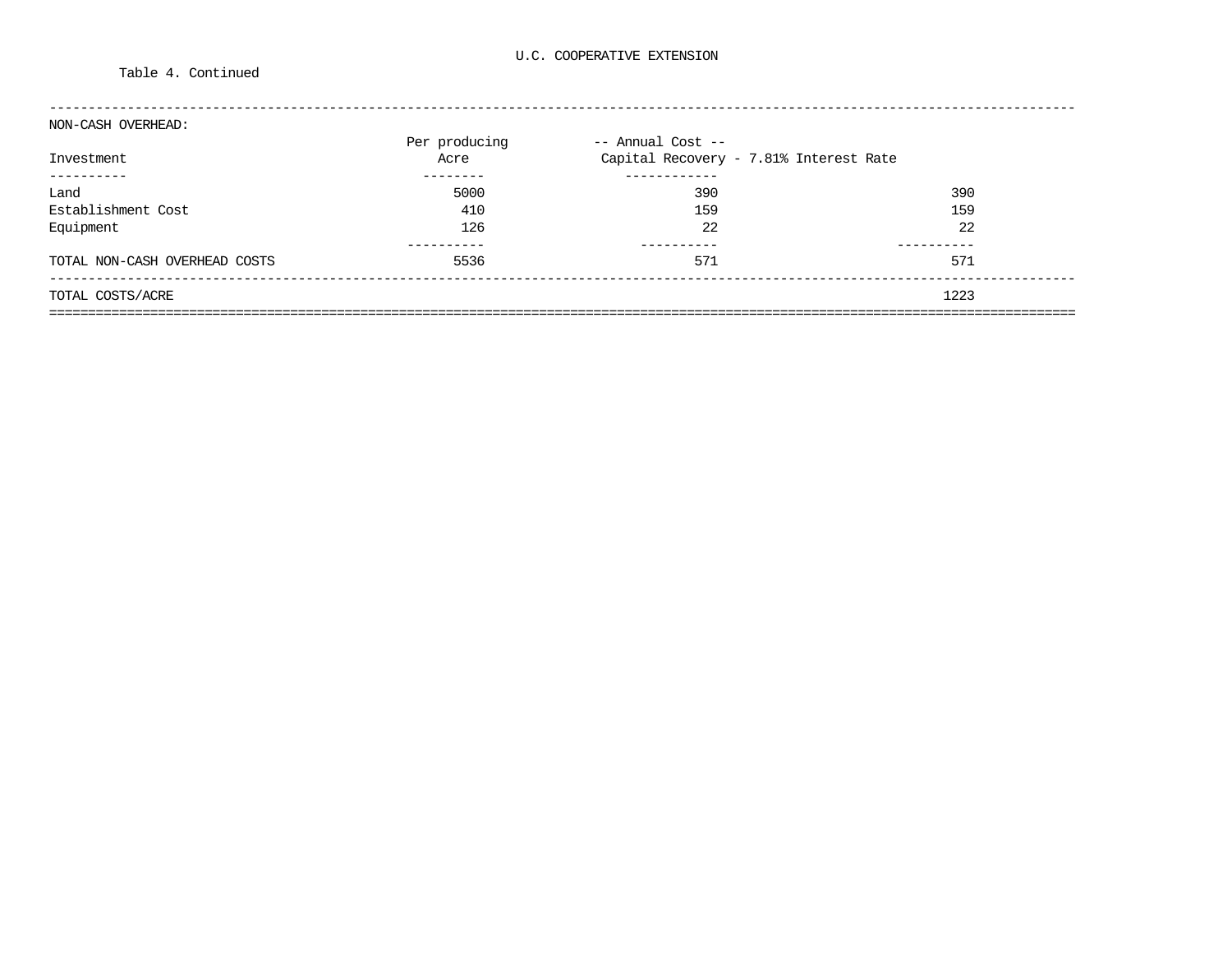| U.C. COOPERATIVE EXTENSION |  |
|----------------------------|--|

| Table 5. | COSTS AND RETURNS PER ACRE TO PRODUCE ALFALFA HAY 50 ACRES |  |  |  |  |  |  |  |  |  |
|----------|------------------------------------------------------------|--|--|--|--|--|--|--|--|--|
|----------|------------------------------------------------------------|--|--|--|--|--|--|--|--|--|

SAN JOAQUIN VALLEY - 1998

| Price or<br>Value or<br>Your<br>Unit<br>Quantity/Acre<br>Cost/Unit<br>Cost/Acre<br>Cost<br>GROSS RETURNS<br>980<br>Alfalfa Hay<br>7.00<br>Ton<br>140.00<br>OPERATING COSTS<br>Insecticide:<br>Furadan<br>1.00<br>Pint.<br>11.49<br>11<br>12<br>Lannate 90 SP<br>0.50<br>Lb<br>24.67<br>Custom:<br>Air Application<br>3.00<br>Acre<br>8.00<br>24<br>7.00<br>70<br>Swath Hay<br>10.00<br>Acre<br>28<br>Rake Hay<br>7.00<br>Acre<br>4.00<br>7.00<br>11.50<br>81<br>Bale Hay<br>Ton<br>35<br>Roadside Hay<br>7.00<br>Ton<br>5.00<br>2<br>Spread Fertilizer<br>0.50<br>4.00<br>Acre<br>6<br>Ground Application<br>6.00<br>1.00<br>Acre<br>Irrigation: Water<br>132<br>5.00<br>AcFt<br>26.40<br>Fertilizer: Muriate of Potash100.00<br>Lb<br>0.08<br>8<br>Herbicide:<br>4.00<br>Pint<br>Velpar<br>9.55<br>38<br>1.50<br>Lb<br>5.58<br>8<br>Karmex<br>Treflan TR-10<br>20.00<br>Lb<br>23<br>1.13<br>Pint<br>Adjuvant:t<br>1.00<br>5.60<br>6<br>Labor (machine)<br>3.42<br>10.72<br>37<br>hrs<br>Labor (non-machine)<br>1.80<br>7.71<br>hrs<br>14<br>$Fuel - Gas$<br>8.55<br>1.22<br>10<br>gal<br>Lube<br>2<br>4<br>Machinery repair<br>10.46%<br>$-18$<br>Interest on operating capital @<br>532<br>TOTAL OPERATING COSTS/ACRE<br>448<br>NET RETURNS ABOVE OPERATING COSTS<br>CASH OVERHEAD COSTS:<br>9<br>Liability Insurance<br>Office Expense<br>20<br>53<br>Property Taxes<br>38<br>Property Insurance<br>120<br>TOTAL CASH OVERHEAD COSTS/ACRE<br>652<br>TOTAL CASH COSTS/ACRE<br>NON-CASH OVERHEAD COSTS (CAPITAL RECOVERY - 7.81% Interest Rate):<br>390<br>Land<br>159<br>Establishment Cost<br>22<br>Equipment<br>571<br>TOTAL NON-CASH OVERHEAD COSTS/ACRE<br>1223<br>TOTAL COSTS/ACRE<br>NET RETURNS ABOVE TOTAL COSTS |  |  |        |  |  |
|----------------------------------------------------------------------------------------------------------------------------------------------------------------------------------------------------------------------------------------------------------------------------------------------------------------------------------------------------------------------------------------------------------------------------------------------------------------------------------------------------------------------------------------------------------------------------------------------------------------------------------------------------------------------------------------------------------------------------------------------------------------------------------------------------------------------------------------------------------------------------------------------------------------------------------------------------------------------------------------------------------------------------------------------------------------------------------------------------------------------------------------------------------------------------------------------------------------------------------------------------------------------------------------------------------------------------------------------------------------------------------------------------------------------------------------------------------------------------------------------------------------------------------------------------------------------------------------------------------------------------------------------------------------------------------------------------------------------------|--|--|--------|--|--|
|                                                                                                                                                                                                                                                                                                                                                                                                                                                                                                                                                                                                                                                                                                                                                                                                                                                                                                                                                                                                                                                                                                                                                                                                                                                                                                                                                                                                                                                                                                                                                                                                                                                                                                                            |  |  |        |  |  |
|                                                                                                                                                                                                                                                                                                                                                                                                                                                                                                                                                                                                                                                                                                                                                                                                                                                                                                                                                                                                                                                                                                                                                                                                                                                                                                                                                                                                                                                                                                                                                                                                                                                                                                                            |  |  |        |  |  |
|                                                                                                                                                                                                                                                                                                                                                                                                                                                                                                                                                                                                                                                                                                                                                                                                                                                                                                                                                                                                                                                                                                                                                                                                                                                                                                                                                                                                                                                                                                                                                                                                                                                                                                                            |  |  |        |  |  |
|                                                                                                                                                                                                                                                                                                                                                                                                                                                                                                                                                                                                                                                                                                                                                                                                                                                                                                                                                                                                                                                                                                                                                                                                                                                                                                                                                                                                                                                                                                                                                                                                                                                                                                                            |  |  |        |  |  |
|                                                                                                                                                                                                                                                                                                                                                                                                                                                                                                                                                                                                                                                                                                                                                                                                                                                                                                                                                                                                                                                                                                                                                                                                                                                                                                                                                                                                                                                                                                                                                                                                                                                                                                                            |  |  |        |  |  |
|                                                                                                                                                                                                                                                                                                                                                                                                                                                                                                                                                                                                                                                                                                                                                                                                                                                                                                                                                                                                                                                                                                                                                                                                                                                                                                                                                                                                                                                                                                                                                                                                                                                                                                                            |  |  |        |  |  |
|                                                                                                                                                                                                                                                                                                                                                                                                                                                                                                                                                                                                                                                                                                                                                                                                                                                                                                                                                                                                                                                                                                                                                                                                                                                                                                                                                                                                                                                                                                                                                                                                                                                                                                                            |  |  |        |  |  |
|                                                                                                                                                                                                                                                                                                                                                                                                                                                                                                                                                                                                                                                                                                                                                                                                                                                                                                                                                                                                                                                                                                                                                                                                                                                                                                                                                                                                                                                                                                                                                                                                                                                                                                                            |  |  |        |  |  |
|                                                                                                                                                                                                                                                                                                                                                                                                                                                                                                                                                                                                                                                                                                                                                                                                                                                                                                                                                                                                                                                                                                                                                                                                                                                                                                                                                                                                                                                                                                                                                                                                                                                                                                                            |  |  |        |  |  |
|                                                                                                                                                                                                                                                                                                                                                                                                                                                                                                                                                                                                                                                                                                                                                                                                                                                                                                                                                                                                                                                                                                                                                                                                                                                                                                                                                                                                                                                                                                                                                                                                                                                                                                                            |  |  |        |  |  |
|                                                                                                                                                                                                                                                                                                                                                                                                                                                                                                                                                                                                                                                                                                                                                                                                                                                                                                                                                                                                                                                                                                                                                                                                                                                                                                                                                                                                                                                                                                                                                                                                                                                                                                                            |  |  |        |  |  |
|                                                                                                                                                                                                                                                                                                                                                                                                                                                                                                                                                                                                                                                                                                                                                                                                                                                                                                                                                                                                                                                                                                                                                                                                                                                                                                                                                                                                                                                                                                                                                                                                                                                                                                                            |  |  |        |  |  |
|                                                                                                                                                                                                                                                                                                                                                                                                                                                                                                                                                                                                                                                                                                                                                                                                                                                                                                                                                                                                                                                                                                                                                                                                                                                                                                                                                                                                                                                                                                                                                                                                                                                                                                                            |  |  |        |  |  |
|                                                                                                                                                                                                                                                                                                                                                                                                                                                                                                                                                                                                                                                                                                                                                                                                                                                                                                                                                                                                                                                                                                                                                                                                                                                                                                                                                                                                                                                                                                                                                                                                                                                                                                                            |  |  |        |  |  |
|                                                                                                                                                                                                                                                                                                                                                                                                                                                                                                                                                                                                                                                                                                                                                                                                                                                                                                                                                                                                                                                                                                                                                                                                                                                                                                                                                                                                                                                                                                                                                                                                                                                                                                                            |  |  |        |  |  |
|                                                                                                                                                                                                                                                                                                                                                                                                                                                                                                                                                                                                                                                                                                                                                                                                                                                                                                                                                                                                                                                                                                                                                                                                                                                                                                                                                                                                                                                                                                                                                                                                                                                                                                                            |  |  |        |  |  |
|                                                                                                                                                                                                                                                                                                                                                                                                                                                                                                                                                                                                                                                                                                                                                                                                                                                                                                                                                                                                                                                                                                                                                                                                                                                                                                                                                                                                                                                                                                                                                                                                                                                                                                                            |  |  |        |  |  |
|                                                                                                                                                                                                                                                                                                                                                                                                                                                                                                                                                                                                                                                                                                                                                                                                                                                                                                                                                                                                                                                                                                                                                                                                                                                                                                                                                                                                                                                                                                                                                                                                                                                                                                                            |  |  |        |  |  |
|                                                                                                                                                                                                                                                                                                                                                                                                                                                                                                                                                                                                                                                                                                                                                                                                                                                                                                                                                                                                                                                                                                                                                                                                                                                                                                                                                                                                                                                                                                                                                                                                                                                                                                                            |  |  |        |  |  |
|                                                                                                                                                                                                                                                                                                                                                                                                                                                                                                                                                                                                                                                                                                                                                                                                                                                                                                                                                                                                                                                                                                                                                                                                                                                                                                                                                                                                                                                                                                                                                                                                                                                                                                                            |  |  |        |  |  |
|                                                                                                                                                                                                                                                                                                                                                                                                                                                                                                                                                                                                                                                                                                                                                                                                                                                                                                                                                                                                                                                                                                                                                                                                                                                                                                                                                                                                                                                                                                                                                                                                                                                                                                                            |  |  |        |  |  |
|                                                                                                                                                                                                                                                                                                                                                                                                                                                                                                                                                                                                                                                                                                                                                                                                                                                                                                                                                                                                                                                                                                                                                                                                                                                                                                                                                                                                                                                                                                                                                                                                                                                                                                                            |  |  |        |  |  |
|                                                                                                                                                                                                                                                                                                                                                                                                                                                                                                                                                                                                                                                                                                                                                                                                                                                                                                                                                                                                                                                                                                                                                                                                                                                                                                                                                                                                                                                                                                                                                                                                                                                                                                                            |  |  |        |  |  |
|                                                                                                                                                                                                                                                                                                                                                                                                                                                                                                                                                                                                                                                                                                                                                                                                                                                                                                                                                                                                                                                                                                                                                                                                                                                                                                                                                                                                                                                                                                                                                                                                                                                                                                                            |  |  |        |  |  |
|                                                                                                                                                                                                                                                                                                                                                                                                                                                                                                                                                                                                                                                                                                                                                                                                                                                                                                                                                                                                                                                                                                                                                                                                                                                                                                                                                                                                                                                                                                                                                                                                                                                                                                                            |  |  |        |  |  |
|                                                                                                                                                                                                                                                                                                                                                                                                                                                                                                                                                                                                                                                                                                                                                                                                                                                                                                                                                                                                                                                                                                                                                                                                                                                                                                                                                                                                                                                                                                                                                                                                                                                                                                                            |  |  |        |  |  |
|                                                                                                                                                                                                                                                                                                                                                                                                                                                                                                                                                                                                                                                                                                                                                                                                                                                                                                                                                                                                                                                                                                                                                                                                                                                                                                                                                                                                                                                                                                                                                                                                                                                                                                                            |  |  |        |  |  |
|                                                                                                                                                                                                                                                                                                                                                                                                                                                                                                                                                                                                                                                                                                                                                                                                                                                                                                                                                                                                                                                                                                                                                                                                                                                                                                                                                                                                                                                                                                                                                                                                                                                                                                                            |  |  |        |  |  |
|                                                                                                                                                                                                                                                                                                                                                                                                                                                                                                                                                                                                                                                                                                                                                                                                                                                                                                                                                                                                                                                                                                                                                                                                                                                                                                                                                                                                                                                                                                                                                                                                                                                                                                                            |  |  |        |  |  |
|                                                                                                                                                                                                                                                                                                                                                                                                                                                                                                                                                                                                                                                                                                                                                                                                                                                                                                                                                                                                                                                                                                                                                                                                                                                                                                                                                                                                                                                                                                                                                                                                                                                                                                                            |  |  |        |  |  |
|                                                                                                                                                                                                                                                                                                                                                                                                                                                                                                                                                                                                                                                                                                                                                                                                                                                                                                                                                                                                                                                                                                                                                                                                                                                                                                                                                                                                                                                                                                                                                                                                                                                                                                                            |  |  |        |  |  |
|                                                                                                                                                                                                                                                                                                                                                                                                                                                                                                                                                                                                                                                                                                                                                                                                                                                                                                                                                                                                                                                                                                                                                                                                                                                                                                                                                                                                                                                                                                                                                                                                                                                                                                                            |  |  |        |  |  |
|                                                                                                                                                                                                                                                                                                                                                                                                                                                                                                                                                                                                                                                                                                                                                                                                                                                                                                                                                                                                                                                                                                                                                                                                                                                                                                                                                                                                                                                                                                                                                                                                                                                                                                                            |  |  |        |  |  |
|                                                                                                                                                                                                                                                                                                                                                                                                                                                                                                                                                                                                                                                                                                                                                                                                                                                                                                                                                                                                                                                                                                                                                                                                                                                                                                                                                                                                                                                                                                                                                                                                                                                                                                                            |  |  |        |  |  |
|                                                                                                                                                                                                                                                                                                                                                                                                                                                                                                                                                                                                                                                                                                                                                                                                                                                                                                                                                                                                                                                                                                                                                                                                                                                                                                                                                                                                                                                                                                                                                                                                                                                                                                                            |  |  |        |  |  |
|                                                                                                                                                                                                                                                                                                                                                                                                                                                                                                                                                                                                                                                                                                                                                                                                                                                                                                                                                                                                                                                                                                                                                                                                                                                                                                                                                                                                                                                                                                                                                                                                                                                                                                                            |  |  |        |  |  |
|                                                                                                                                                                                                                                                                                                                                                                                                                                                                                                                                                                                                                                                                                                                                                                                                                                                                                                                                                                                                                                                                                                                                                                                                                                                                                                                                                                                                                                                                                                                                                                                                                                                                                                                            |  |  |        |  |  |
|                                                                                                                                                                                                                                                                                                                                                                                                                                                                                                                                                                                                                                                                                                                                                                                                                                                                                                                                                                                                                                                                                                                                                                                                                                                                                                                                                                                                                                                                                                                                                                                                                                                                                                                            |  |  |        |  |  |
|                                                                                                                                                                                                                                                                                                                                                                                                                                                                                                                                                                                                                                                                                                                                                                                                                                                                                                                                                                                                                                                                                                                                                                                                                                                                                                                                                                                                                                                                                                                                                                                                                                                                                                                            |  |  |        |  |  |
|                                                                                                                                                                                                                                                                                                                                                                                                                                                                                                                                                                                                                                                                                                                                                                                                                                                                                                                                                                                                                                                                                                                                                                                                                                                                                                                                                                                                                                                                                                                                                                                                                                                                                                                            |  |  |        |  |  |
|                                                                                                                                                                                                                                                                                                                                                                                                                                                                                                                                                                                                                                                                                                                                                                                                                                                                                                                                                                                                                                                                                                                                                                                                                                                                                                                                                                                                                                                                                                                                                                                                                                                                                                                            |  |  |        |  |  |
|                                                                                                                                                                                                                                                                                                                                                                                                                                                                                                                                                                                                                                                                                                                                                                                                                                                                                                                                                                                                                                                                                                                                                                                                                                                                                                                                                                                                                                                                                                                                                                                                                                                                                                                            |  |  |        |  |  |
|                                                                                                                                                                                                                                                                                                                                                                                                                                                                                                                                                                                                                                                                                                                                                                                                                                                                                                                                                                                                                                                                                                                                                                                                                                                                                                                                                                                                                                                                                                                                                                                                                                                                                                                            |  |  |        |  |  |
|                                                                                                                                                                                                                                                                                                                                                                                                                                                                                                                                                                                                                                                                                                                                                                                                                                                                                                                                                                                                                                                                                                                                                                                                                                                                                                                                                                                                                                                                                                                                                                                                                                                                                                                            |  |  |        |  |  |
|                                                                                                                                                                                                                                                                                                                                                                                                                                                                                                                                                                                                                                                                                                                                                                                                                                                                                                                                                                                                                                                                                                                                                                                                                                                                                                                                                                                                                                                                                                                                                                                                                                                                                                                            |  |  | $-243$ |  |  |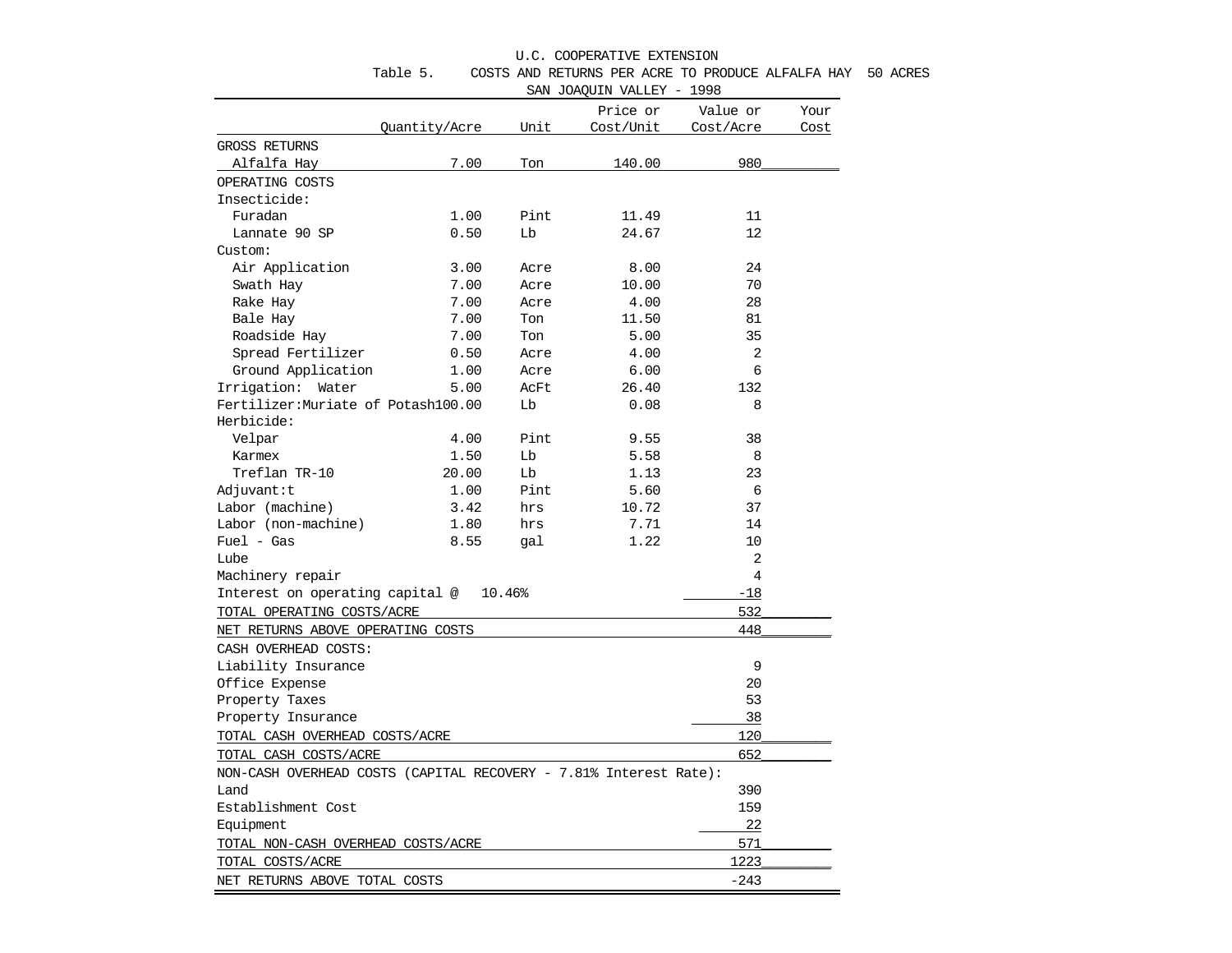#### U.C. COOPERATIVE EXTENSION Table 6. MONTHLY CASH COSTS PER ACRE TO PRODUCE ALFALFA HAY 50 ACRES SAN JOAQUIN VALLEY - 1998

|                           | =====================                            |                     |             |                |                |                |                |                |                |            |            |            |      |       |
|---------------------------|--------------------------------------------------|---------------------|-------------|----------------|----------------|----------------|----------------|----------------|----------------|------------|------------|------------|------|-------|
| Beginning FEB 98          |                                                  | FEB                 | MAR         | APR            | MAY            | JUN            | JUL            | <b>AUG</b>     | SEP            | <b>OCT</b> | <b>NOV</b> | <b>DEC</b> | JAN  | TOTAL |
| Ending                    | <b>JAN 99</b><br>__________________              | 98                  | 98          | 98             | 98             | 98             | 98             | 98             | 98             | 98         | 98         | 98         | 99   |       |
| Cultural:                 |                                                  |                     |             |                |                |                |                |                |                |            |            |            |      |       |
| Insect Control            |                                                  |                     |             |                |                |                |                |                |                |            |            |            |      |       |
|                           | - Aphids & Weevils                               |                     | 19          |                |                |                |                |                |                |            |            |            |      | 19    |
| Irrigate - 10X            |                                                  |                     |             | 15             | 15             | 29             | 29             | 29             | 15             | 15         |            |            |      | 146   |
|                           | Insect Control - Worms                           |                     |             |                |                |                | 20             |                |                |            |            |            |      | 20    |
|                           | Pickup Truck Use                                 |                     | 5           | 5              | 5              | 5              | 5              | 5              | 5              | 5          | 5          | 5          | 5    | 53    |
|                           |                                                  |                     |             |                |                |                |                |                |                |            |            |            |      |       |
|                           | TOTAL CULTURAL COSTS                             |                     | 24          | 19             | 19             | 34             | 54             | 34             | 19             | 19         | 5          | 5          | 5    | 238   |
| Harvest:                  |                                                  |                     |             |                |                |                |                |                |                |            |            |            |      |       |
|                           | Harvest - Swathing - 7X                          |                     |             | 10             | 10             | 10             | 10             | 10             | 10             | 10         |            |            |      | 70    |
|                           | Harvest - Raking - 7X                            |                     |             | $\overline{4}$ | $\overline{4}$ | $\overline{4}$ | $\overline{4}$ | $\overline{4}$ | $\overline{4}$ | 4          |            |            |      | 28    |
|                           | Harvest - Baling - 7X                            |                     |             | 11             | 11             | 11             | 11             | 11             | 11             | 11         |            |            |      | 81    |
|                           | Harvest - Roadsiding - 7X                        |                     |             | 5              | 5              | 5              | 5              | 5              | 5              | 5          |            |            |      | 35    |
|                           |                                                  |                     |             |                |                |                |                |                |                |            |            |            |      |       |
|                           | TOTAL HARVEST COSTS                              |                     |             | 30             | 30             | 30             | 30             | 30             | 30             | 30         |            |            |      | 213   |
| Postharvest:<br>Fertilize | - Potassium 50% Of Acreage                       |                     |             |                |                |                |                |                |                |            | 10         |            |      | 10    |
|                           | Weed Control - Winter                            |                     |             |                |                |                |                |                |                |            |            | 58         |      | 58    |
|                           | Weed Control - Late Winter                       |                     |             |                |                |                |                |                |                |            |            |            | 31   | 31    |
|                           | TOTAL POSTHARVEST COSTS<br>________________      | ------------------  |             |                |                |                |                |                |                |            | 10         | 58         | 31   | 99    |
|                           | Interest on oper. capital<br>------------------- | ------------------- | $\mathbf 0$ | $\mathbf 1$    | $-4$           | $-3$           | $-3$           | $-2$           | $-2$           | $-2$       | $-1$       | $-1$       | $-1$ | $-18$ |
|                           | TOTAL OPERATING COSTS/ACRE<br>____________       |                     | 24          | 51             | 46             | 61             | 82             | 62             | 48             | 48         | 14         | 62         | 35   | 532   |
| <b>OVERHEAD:</b>          |                                                  |                     |             |                |                |                |                |                |                |            |            |            |      |       |
|                           | Liability Insurance                              | 9                   |             |                |                |                |                |                |                |            |            |            |      | 9     |
| Office Expense            |                                                  |                     | 2           | 2              | 2              | 2              | 2              | 2              | 2              | 2          | 2          | 2          | 2    | 20    |
| Property Taxes            |                                                  |                     |             |                |                |                | 26             |                |                |            |            |            | 26   | 53    |
|                           | Property Insurance                               |                     |             |                |                |                | 19             |                |                |            |            |            | 19   | 38    |
|                           |                                                  |                     |             |                |                |                |                |                |                |            |            |            |      |       |
|                           | TOTAL CASH OVERHEAD COSTS                        | 9                   | 2           | 2              | 2              | 2              | 47             | 2              | 2              | 2          | 2          | 2          | 47   | 120   |
|                           | TOTAL CASH COSTS/ACRE                            | 9                   | 26          | 52             | 48             | 63             | 129            | 64             | 50             | 50         | 15         | 64         | 82   | 652   |

\* Postharvest operation costs are discounted back to the time of the first harvest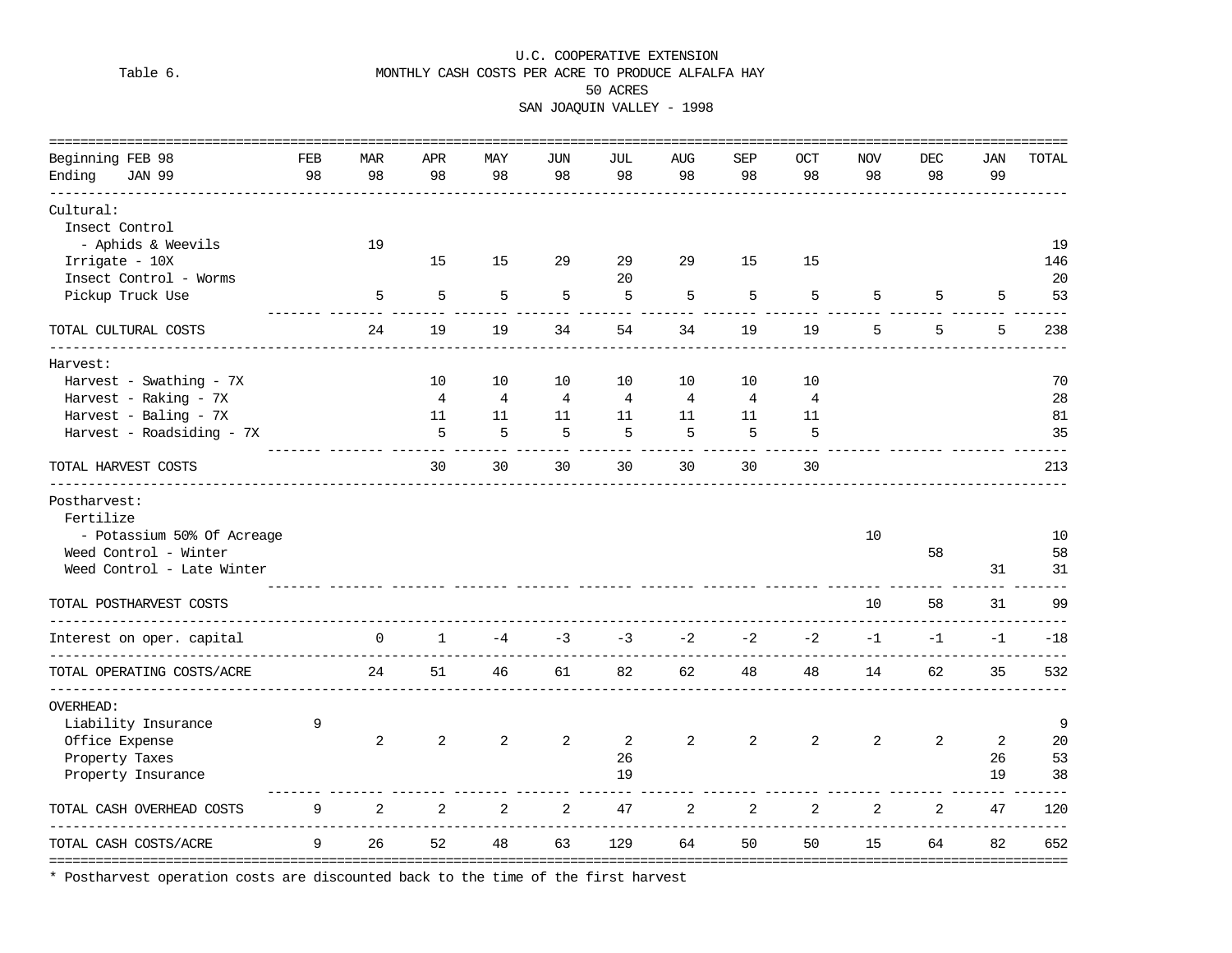U.C. COOPERATIVE EXTENSION

#### Table 7. WHOLE FARM ANNUAL EQUIPMENT, INVESTMENT, AND BUSINESS OVERHEAD COSTS 50 ACRES SAN JOAQUIN VALLEY - 1998

#### ANNUAL EQUIPMENT COSTS

|                   |             |         |     |                  |          | - Cash Overhead - |       |       |
|-------------------|-------------|---------|-----|------------------|----------|-------------------|-------|-------|
|                   |             |         | Yrs | Salvage Capital  |          | Insur-            |       |       |
| Yr                | Description |         |     | Price Life Value | Recovery | ance              | Taxes | Total |
| 98 Pickup 3/4 Ton |             | 21000 5 |     | 9412             | 3623     | 108               | 152   | 3883  |
| TOTAL             |             | 21000   |     | 9412             | 3623     | 108               | 152   | 3883  |
| 60% of New Cost * |             | 12600   |     | 5647             | 2174     | 65                | 91    | 2330  |
|                   |             |         |     |                  |          |                   |       |       |

\* Used to reflect a mix of new and used equipment.

#### ANNUAL INVESTMENT COSTS

|      |                    |        |     |                  |          | ------ Cash Overhead ------ |       |          |       |
|------|--------------------|--------|-----|------------------|----------|-----------------------------|-------|----------|-------|
|      |                    |        | Yrs | Salvage          | Capital  | Insur-                      |       |          |       |
| Yr   | Description        |        |     | Price Life Value | Recovery | ance                        | Taxes | Repairs  | Total |
|      | INVESTMENT         |        |     |                  |          |                             |       |          |       |
|      | Establishment Cost | 21500  | -3  |                  | 7927     | 73                          | 102   | $\Omega$ | 8103  |
| Land |                    | 250000 | -20 | 250000           | 19525    | 1782                        | 2500  | 0        | 23808 |
|      | TOTAL INVESTMENT   | 270500 |     | 250000           | 27452    | 1856                        | 2603  | 0        | 31911 |
|      |                    |        |     |                  |          |                             |       |          |       |

#### ANNUAL BUSINESS OVERHEAD COSTS

| Description         | Units/<br>Farm | Unit | Price/<br>Unit | Total<br>Cost |
|---------------------|----------------|------|----------------|---------------|
| Liability Insurance | 50.00          | Acre | 9.10           | 455           |
| Office Expense      | 50.00          | Acre | 20.00          | 1000          |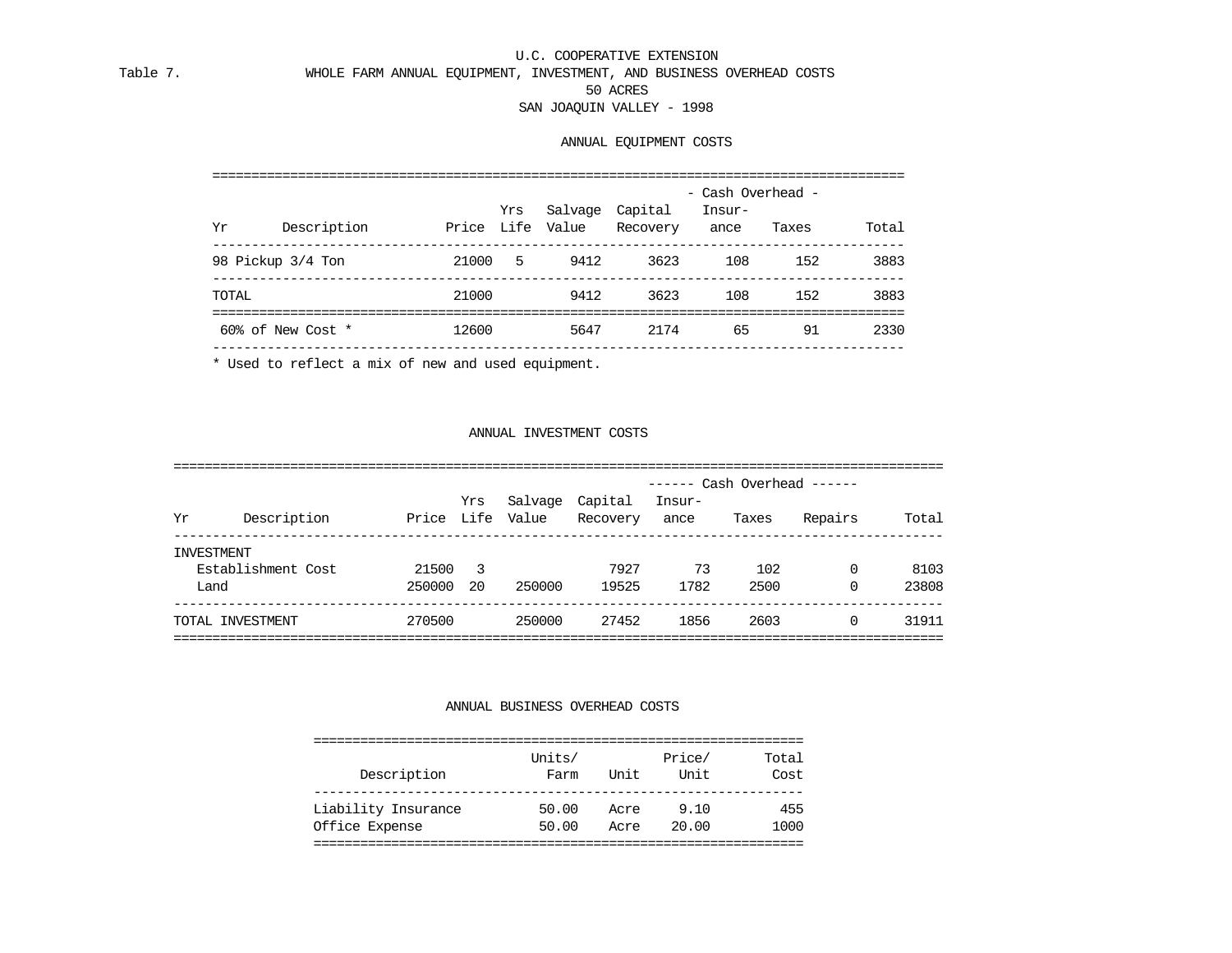Table 8. **HOURLY EQUIPMENT ESTABLISHMENT COSTS** 

#### ==================================================================================================================

| - Cash Overhead - -------- Operating --------<br>Actual<br>Capital<br>Fuel &<br>Total<br>Hours<br>Insur-<br>Yr Description<br>Lube<br>Used<br>Repairs<br>Recovery<br>Oper.<br>Taxes<br>ance<br>98 Pickup 3/4 Ton<br>0.23<br>0.32<br>284.5<br>7.64<br>1.35<br>4.21<br>5.56 |  |  | COSTS PER HOUR |  |                    |
|---------------------------------------------------------------------------------------------------------------------------------------------------------------------------------------------------------------------------------------------------------------------------|--|--|----------------|--|--------------------|
|                                                                                                                                                                                                                                                                           |  |  |                |  |                    |
|                                                                                                                                                                                                                                                                           |  |  |                |  | Total<br>Costs/Hr. |
|                                                                                                                                                                                                                                                                           |  |  |                |  | 13.75              |

#### U.C. COOPERATIVE EXTENSION Table 9. RANGING ANALYSIS 50 ACRES SAN JOAQUIN VALLEY - 1998

#### COSTS PER ACRE AT VARYING YIELDS TO PRODUCE ALFALFA HAY

|                               | YIELD (TON/ACRE) |       |       |       |         |       |       |  |  |  |  |
|-------------------------------|------------------|-------|-------|-------|---------|-------|-------|--|--|--|--|
|                               | $\overline{4}$   | 5     | 6     | 7     | $8 - 8$ | 9     | 10    |  |  |  |  |
| OPERATING COSTS/ACRE:         |                  |       |       |       |         |       |       |  |  |  |  |
| Cultural Cost                 | 238              | 238   | 238   | 238   | 238     | 238   | 238   |  |  |  |  |
| Harvest Cost                  | 164              | 181   | 197   | 213   | 230     | 247   | 263   |  |  |  |  |
| Postharvest Cost              | 99               | 99    | 99    | 99    | 99      | 99    | 99    |  |  |  |  |
| Interest on operating capital | $-17$            | $-17$ | $-18$ | $-18$ | $-18$   | $-19$ | $-19$ |  |  |  |  |
| TOTAL OPERATING COSTS/ACRE    | 484              | 500   | 516   | 532   | 549     | 565   | 581   |  |  |  |  |
| TOTAL OPERATING COSTS/TON     | 121              | 100   | 86    | 76    | 69      | 63    | 58    |  |  |  |  |
| CASH OVERHEAD COSTS/ACRE      | 120              | 120   | 120   | 120   | 120     | 120   | 120   |  |  |  |  |
| TOTAL CASH COSTS/ACRE         | 604              | 620   | 636   | 652   | 668     | 684   | 701   |  |  |  |  |
| TOTAL CASH COSTS/TON          | 151              | 124   | 106   | 93    | 84      | 76    | 70    |  |  |  |  |
| NON-CASH OVERHEAD COSTS/ACRE  | 571              | 571   | 571   | 571   | 571     | 571   | 571   |  |  |  |  |
| TOTAL COSTS/ACRE              | 1175             | 1191  | 1207  | 1223  | 1239    | 1255  | 1271  |  |  |  |  |
| TOTAL COSTS/TON               | 294              | 238   | 201   | 175   | 155     | 139   | 127   |  |  |  |  |